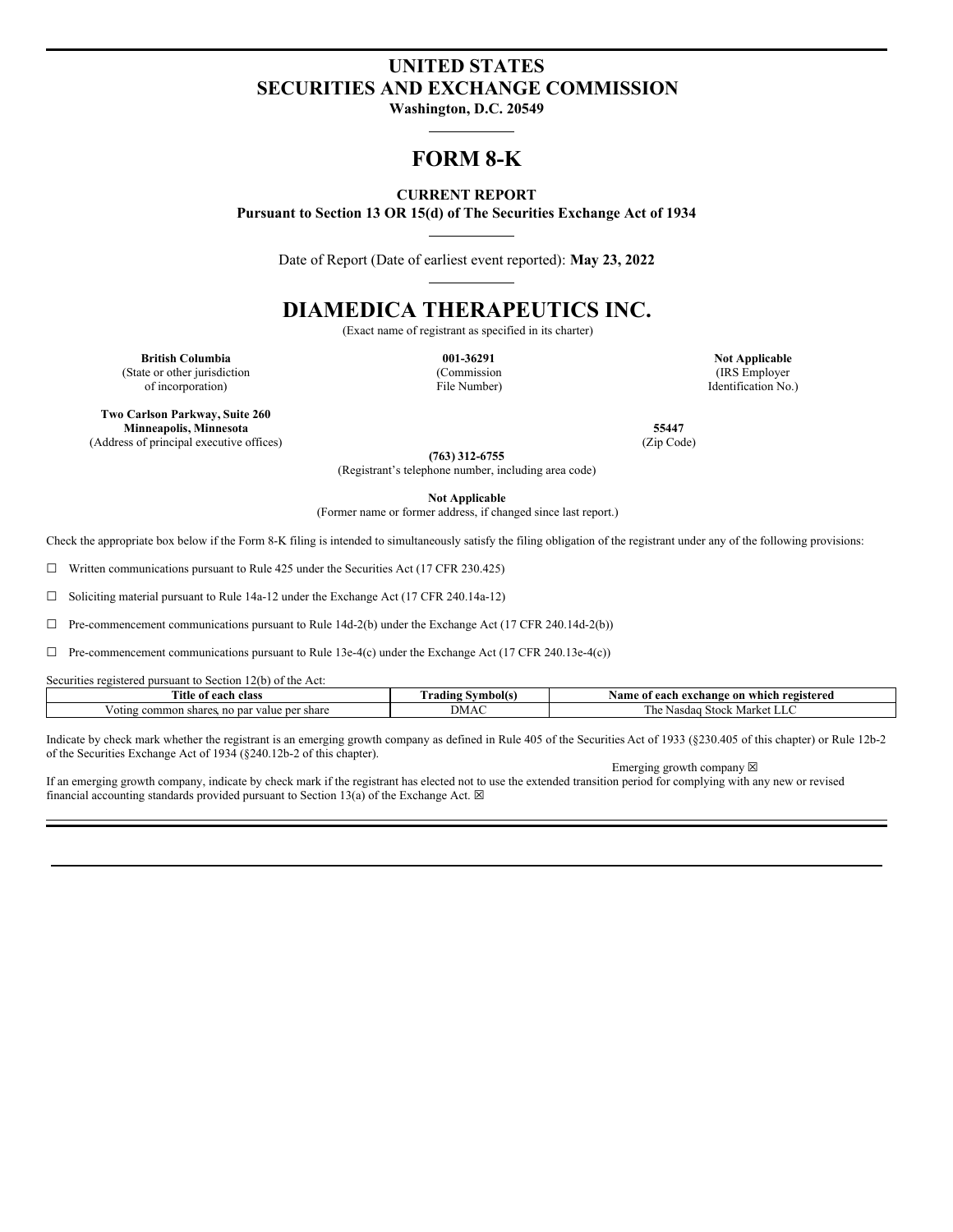#### Item 5.02 Departure of Directors or Certain Officers; Election of Directors; Appointment of Certain Officers; Compensatory Arrangements of Certain **Officers.**

On May 23, 2022, Harry Alcorn, Jr., Pharm.D., Senior Vice President of Clinical Operations of DiaMedica Therapeutics Inc. (the "Company"), resigned as an officer and employee of the Company and its subsidiaries, effective immediately. In connection with Dr. Alcorn's resignation and pursuant to the terms of his employment agreement with DiaMedica USA, Inc. ("DiaMedica USA"), Dr. Alcorn and DiaMedica USA entered into a separation agreement ("Separation Agreement") on May 23, 2022. Pursuant to the terms of the Separation Agreement and in exchange for Dr. Alcorn's execution and non-revocation of a general release of claims against the Company and its subsidiaries and affiliates by Dr. Alcorn and his compliance with certain covenants contained in his employment agreement and the Separation Agreement, Dr. Alcorn will be entitled to receive: (i) salary continuation payments for at least nine months and up to 12 months if Dr. Alcorn is unable to obtain full-time employment with another employer; (ii) if timely elected, payment of COBRA continuation coverage premiums for up to nine months, or until Dr. Alcorn has secured other employment; (iii) a pro rata portion of his target annual bonus for the year of termination; and (iv) immediate acceleration of all outstanding options to purchase the Company's common shares held by Dr. Alcorn. The Separation Agreement includes customary non-disparagement and confidentiality undertakings by Dr. Alcorn.

Additionally, to assist in implementing an orderly transition of his responsibilities, Dr. Alcorn and DiaMedica USA entered into a consulting services agreement (the "Consulting Agreement") on May 23, 2022, pursuant to which Dr. Alcorn will serve as a consultant of DiaMedica USA on an as needed basis and will be compensated at a rate of \$200 per hour; provided, however, that no fees will be paid while Dr. Alcorn is receiving salary continuation payments under the Separation Agreement.

The foregoing summary description of the Separation Agreement and Consulting Agreement does not purport to be complete and is qualified in its entirety by the full text of the Separation Agreement and Consulting Agreement, which are attached as Exhibit 10.1 and Exhibit 10.2 to this Current Report on Form 8-K and incorporated herein by reference.

#### **Item 9.01 Financial Statements and Exhibits.**

(d) *Exhibits*.

| Exhibit No. | <b>Description</b>                                                                                                              |
|-------------|---------------------------------------------------------------------------------------------------------------------------------|
| 10.1        | Separation Agreement and Release dated as of May 23, 2022 by and between Harry Alcorn, Jr. Pharm.D. and DiaMedica USA, Inc.     |
|             | (filed herewith)                                                                                                                |
| 10.2        | Consulting Services Agreement dated as of May 23, 2022 by and between Harry Alcorn, Jr. Pharm.D. and DiaMedica USA, Inc. (filed |
|             | herewith)                                                                                                                       |
| 104         | The cover page from this Current Report on Form 8-K, formatted in Inline XBRL                                                   |
|             |                                                                                                                                 |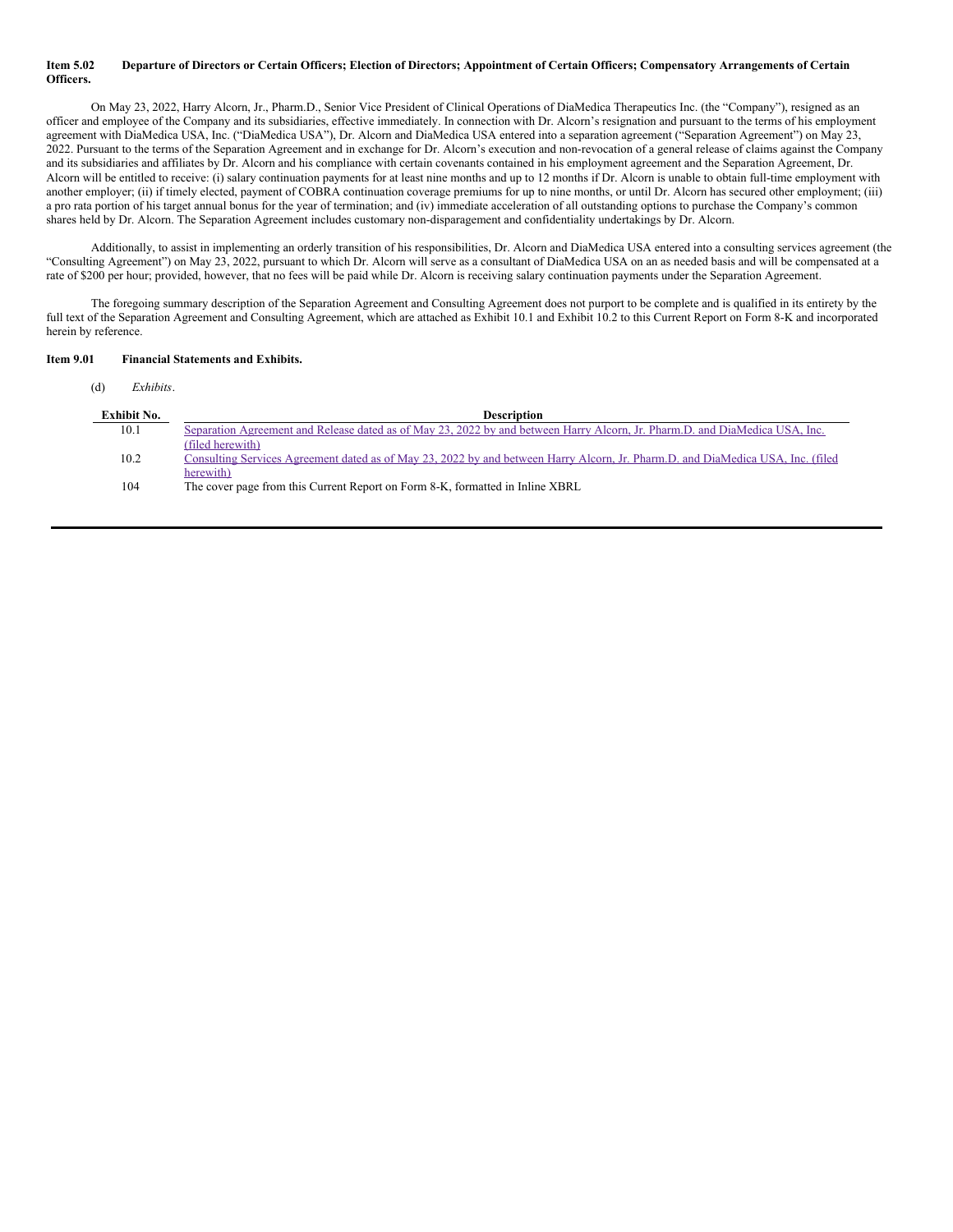#### **SIGNATURE**

Pursuant to the requirements of the Securities Exchange Act of 1934, the registrant has duly caused this report to be signed on its behalf by the undersigned hereunto duly authorized.

#### **DIAMEDICA THERAPEUTICS INC.**

By: /s/ Scott Kellen Scott Kellen Chief Financial Officer and Secretary

Dated: May 25, 2022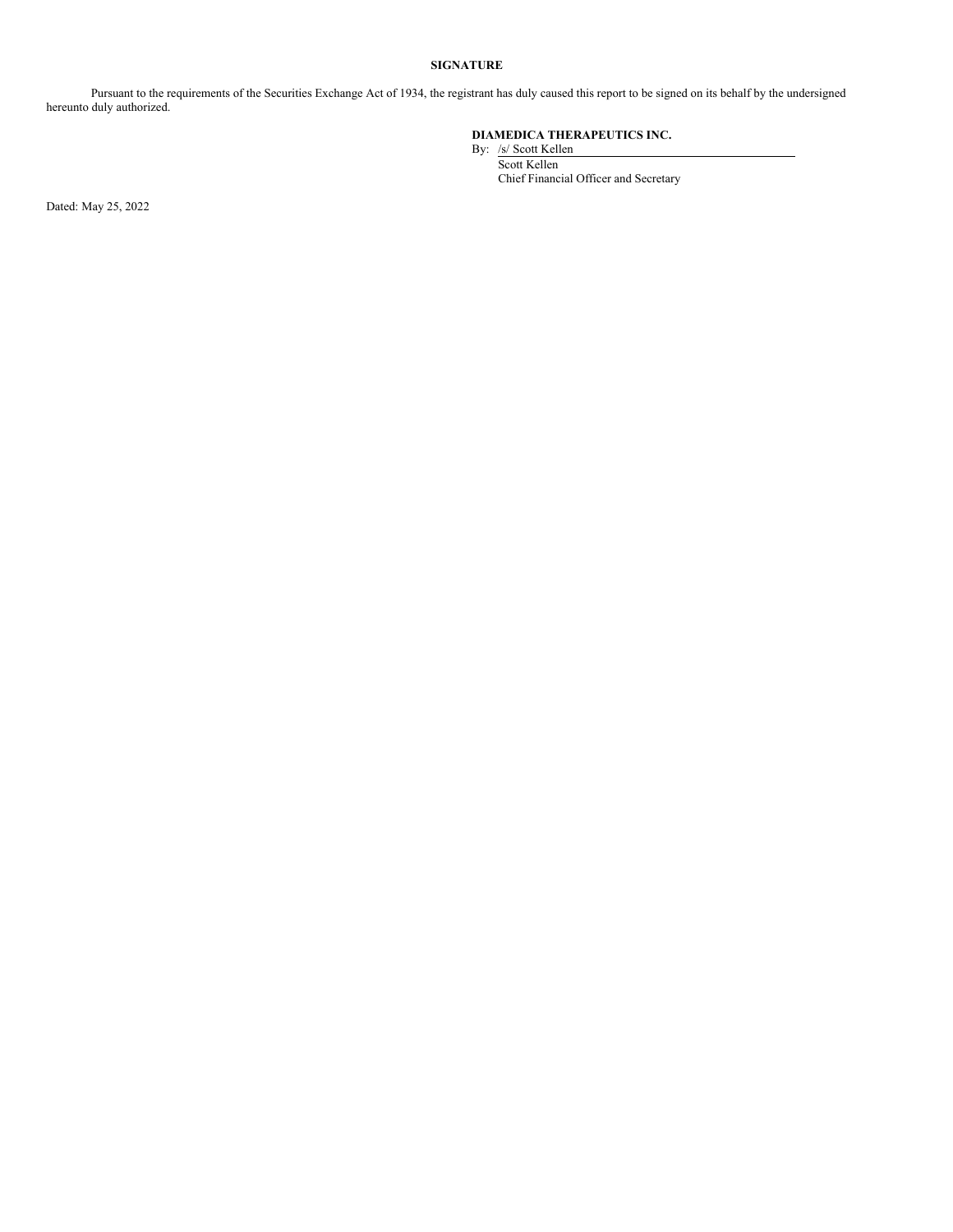#### **SEPARATION AGREEMENT AND RELEASE**

This Separation Agreement ("Agreement") and the Release, which is attached and incorporated by reference as Exhibit A ("Release"), are made by and between Harry Alcorn, Jr. Pharm.D. ("Executive"), and DiaMedica USA, Inc., its affiliates, related or predecessor corporations, parent, subsidiaries, successors and assigns ("Employer").

Employer and Executive (collectively, "Parties") wish to end their employment relationship in an honorable, dignified and orderly fashion. Toward that end, the Parties have agreed to separate according to the following terms.

IN CONSIDERATION OF THIS AGREEMENT, THE PARTIES AGREE AS FOLLOWS:

1. Termination. Executive's employment shall end on May 23, 2022 ('Termination Date'').

2. Consideration. Employer shall, (1) after receipt of a fully executed Agreement and Release; (2) after expiration of all applicable rescission periods; and (3) provided Executive complies with Executive's obligations under this Agreement, provide Executive with the following separation benefits (collectively, the "Consideration"):

a. separation benefits in compliance with Section 10.B. of the Executive's Employment Agreement attached as Exhibit B; provided, however, that if the Executive does not obtain full-time employment with another employer during the nine-month period after the Termination Date, then the salary continuation severance payments payable thereunder will continue for an additional three (3) months or until the Executive obtains full-time employment with another employer, if earlier; and provided, further, that the severance payments thereunder will not exceed twelve (12) months of the Executive's current base salary (\$314,099) and will be less all required tax withholdings and other applicable deductions and payable in accordance with Employer's standard payroll procedures ("Severance"); and

b. the Employer and the Executive shall enter into a Consulting Agreement, in substantially the form attached as Exhibit C (the "Consulting Agreement").

3 . Termination of Benefits. Except as otherwise provided by this Agreement, Executive's participation in Employer's employee benefits, bonus, and all other compensation or commission plans, will terminate on the Termination Date, unless otherwise provided by law, or benefit plan. Executive shall receive no compensation or benefits under such plans, except as specifically provided in Section 2 of this Agreement.

4. Execution of Agreement and Release of all Claims. Executive agrees to fully execute this Agreement, and the Release attached as Exhibit A, releasing any and all actual or potential claims which may have arisen at any time during Executive's employment with or termination from employment with Employer. Executive's failure to execute this Agreement and/or Release, or any attempt to rescind this Agreement or that Release, shall terminate this Agreement, and the Parties' respective rights and obligations under this Agreement.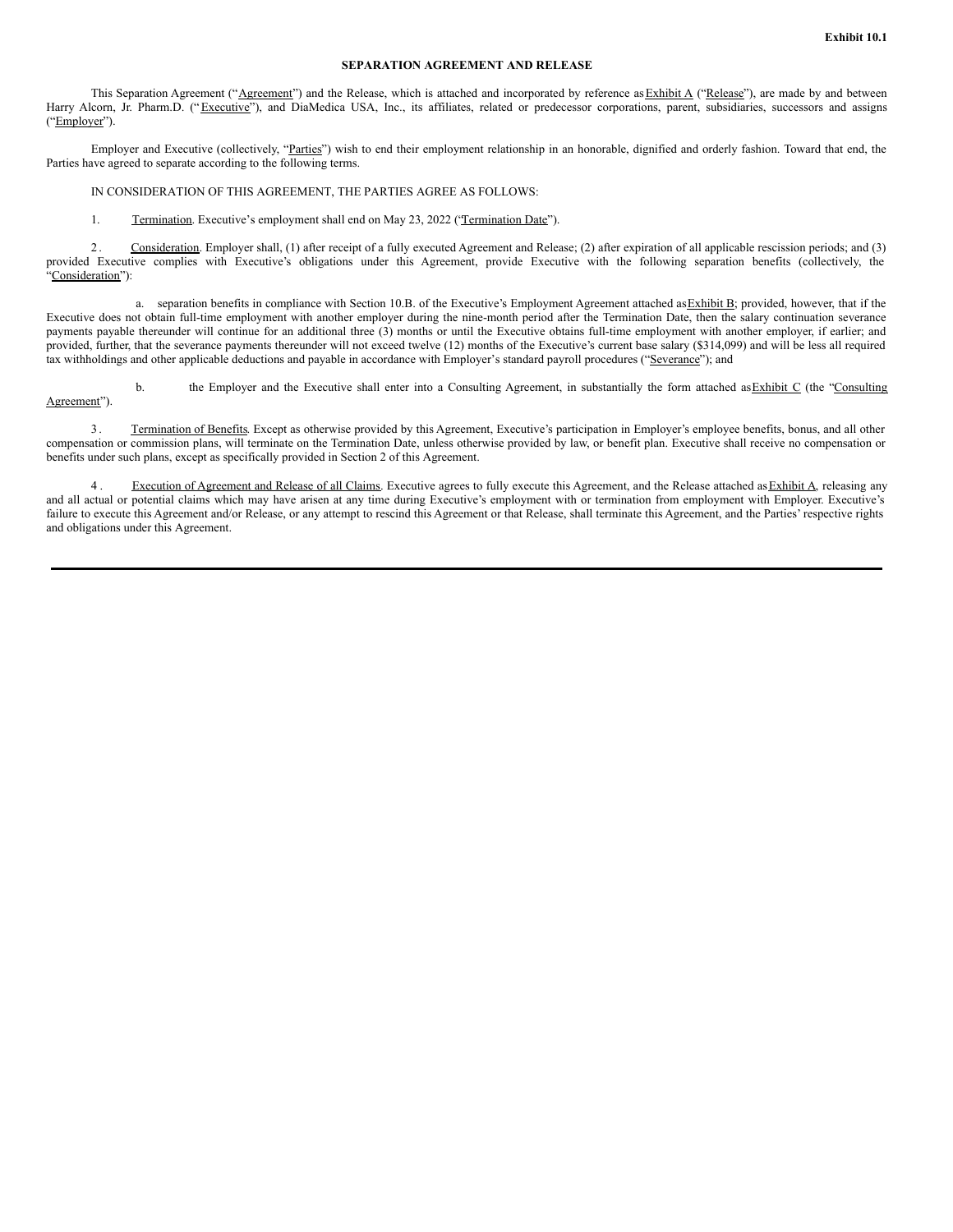5 . Satisfactory Performance and Cooperation During Transition Executive shall fully cooperate with Employer in responding to questions, providing assistance and information, and defending against claims of any type, and will otherwise assist Employer as Employer may request through Executive's Termination Date ("Transition Period"). More specifically:

a. During the Transition Period, Executive shall reasonably cooperate with Employer as it meets and otherwise communicates/works, with Employer's employees, customers, strategic relationships, consultants, and vendors on the transition of Executive's duties to other individuals. Executive shall be available, upon reasonable notice, during business hours to respond to Employer's questions and electronic communications. Employer shall reimburse Executive for Executive's reasonable out-of-pocket expenses (such reimbursement shall not include compensation for any such time or Executive's attorney's fees) incurred in accordance with this Section upon submission of receipts to Employer for such expenses.

b. Executive shall not, absent Employer's specific approval, initiate any form of communication with Employer's employees, customers or strategic partners regarding Employer, Employer's products or employees, and shall communicate with such persons in the above capacity only in conjunction with person(s) who Employer has designated to participate in such communications.

6 . Stipulation of No Charges. Executive affirmatively represents that Executive has not filed nor caused to be filed any charges, claims, complaints, or actions against Employer before any federal, state, or local administrative agency, court, or other forum. Except as expressly provided in this Agreement or required by law, Executive acknowledges and agrees that Executive has been paid all wages, bonuses, compensation, benefits and other amounts that are due, with the exception of any vested right under the terms of a written ERISA-qualified benefit plan. Executive waives any right to any form of recovery or compensation from any legal action, excluding any action claiming this Agreement and Release violate the Age Discrimination in Employment Act ("ADEA") and/or the Older Workers Benefit Protection Act ("OWBPA"). Executive understands that any Consideration paid to Executive pursuant to this Agreement may be deducted from any monetary award Executive may receive as a result of a successful ADEA and/or OWBPA claim or challenge to this Agreement and Release. This does not preclude Executive from eligibility for unemployment benefits, and does not preclude or obstruct Executive's right to file a Charge with the Equal Employment Opportunity Commission ("EEOC").

Return of Property. Executive shall return, on or before the Termination Date, all Employer property in Executive's possession or control, including but not limited to any drawings, orders, files, documents, notes, computers, laptop computers, fax machines, cell phones, smart devices, access cards, fobs, keys, reports, manuals, records, product samples, correspondence and/or other documents or materials related to Employer's business that Executive has compiled, generated or received while working for Employer, including all electronically stored information, copies, samples, computer data, disks, or records of such materials. Executive must return to Employer, and Executive shall not retain, any Employer property as previously defined in this section.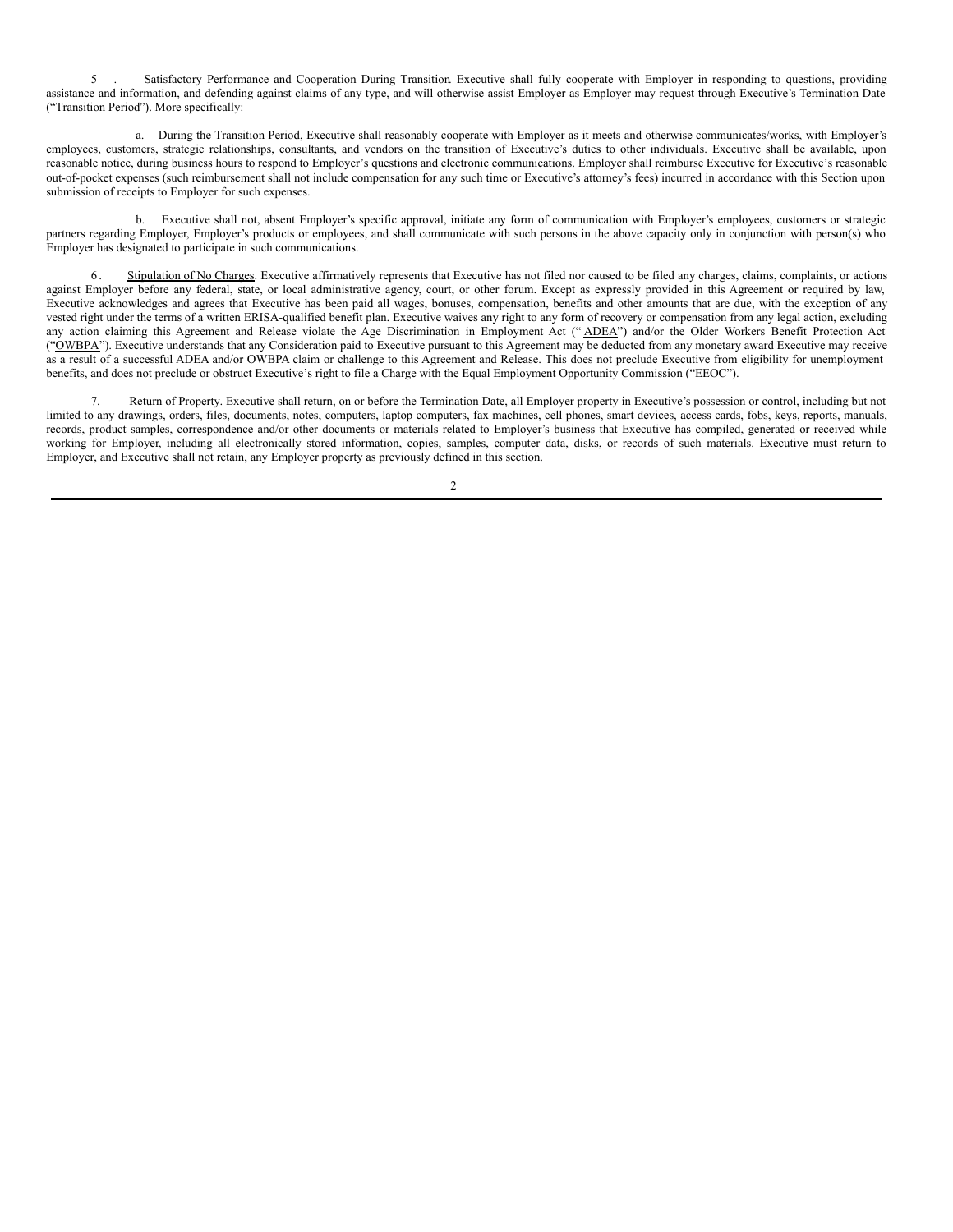8 . Withholding for Amounts Owed to Employer. Execution of this Agreement shall constitute Executive's authorization for Employer to make deductions from Executive's Consideration, for Executive's indebtedness to Employer, or to repay Employer for unaccrued vacation or other Paid Time Off already taken, Executive purchases, wage or benefit overpayment, or other Employer claims against Executive, to the extent permitted by applicable law.

Non-Disparagement. Executive agrees that, unless it is in the context of an EEOC or other civil rights or other government enforcement agency investigation or proceeding, Executive will make no critical, disparaging or defamatory comments regarding Employer or any Released Party, as defined in the Release, in any respect or make any comments concerning the conduct or events which precipitated Executive's separation. Furthermore, Executive agrees not to assist or encourage in any way any individual or group of individuals to bring or pursue a lawsuit, charge, complaint, or grievance, or make any other demands against Employer or any Released Party. This provision does not prohibit Executive from participating in an EEOC or other civil rights or other government enforcement agency charge, investigation or proceeding, or from providing testimony or documents pursuant to a lawful subpoena or as otherwise required by law.

1 0 . Compliance with Employment Agreement and Protection of Confidential Information. Executive agrees to comply with the provisions of and the restrictions set forth in Executive's Employment Agreement (Exhibit B), including without limitation the obligation not to use or disclose Confidential Information (as defined in the Employment Agreement).

1 1 . Confidentiality. It is the intent of Employer and Executive that the terms of this Agreement be treated as Confidential Information (as defined in the Employment Agreement), except to the extent this Agreement is required to be disclosed under applicable federal securities laws, as determined by Employer. Executive warrants that Executive has not and agrees that Executive will not in the future disclose the terms of this Agreement, or the terms of the Consideration to be paid by Employer to Executive as part of this Agreement, to any person other than Executive's attorney, tax advisor, spouse, or representatives of any state or federal regulatory agency, who shall be bound by the same prohibitions against disclosure as bind Executive, and Executive shall be responsible for advising those individuals or agencies of this confidentiality provision. Executive shall not provide or allow to be provided to any person this Agreement, or any copies thereof, nor shall Executive now or in the future disclose the terms of this Agreement to any person, with the sole exception of communications with Executive's spouse, attorney and tax advisor, unless otherwise ordered to do so by a court or agency of competent jurisdiction.

1 2 . Invalidity. In case any one or more of the provisions of this Agreement or Release shall be held invalid, illegal or unenforceable in any respect, the validity, legality and enforceability of the remaining provisions contained in this Agreement and Release will not in any way be affected or impaired thereby.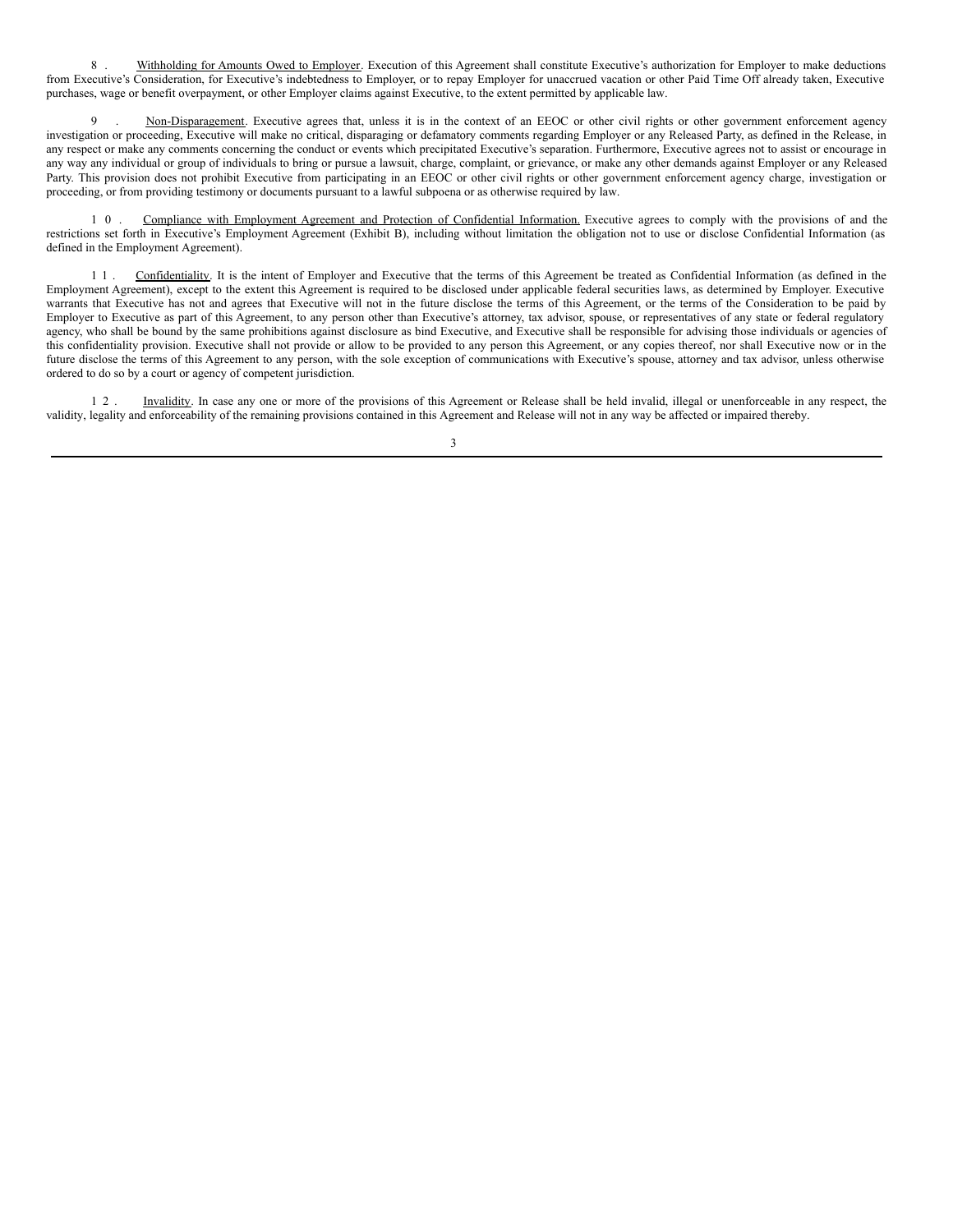13. Non-Admissions. The Parties expressly deny any and all liability or wrongdoing and agree that nothing in this Agreement or the Release shall be deemed to represent any concession or admission of such liability or wrongdoing or any waiver of any defense.

14. Governing Law. The laws of the State of Minnesota shall govern this Agreement without regard to conflict of laws principles. The Parties each hereby consent to the personal jurisdiction of the state courts located in Hennepin County, State of Minnesota, and the federal district court sitting in Hennepin County, State of Minnesota, if that court otherwise possesses jurisdiction over the matter, for any legal proceeding concerning or related to this Agreement.

15. Voluntary and Knowing Action . Executive acknowledges that Executive has had sufficient opportunity to review the terms of this Agreement and attached Release, and that Executive has voluntarily and knowingly entered into this Agreement. Employer shall not be obligated to provide any Consideration to Executive pursuant to this Agreement in the event Executive elects to rescind/revoke the Release. The Release becomes final and binding on the Parties upon expiration of the rescission/revocation period, provided Executive has not exercised Executive's option to rescind/revoke the Release. Any attempt by Executive to rescind any part of the Release obligates Executive to immediately return all Consideration under this Agreement to counsel for Employer.

16. Legal Counsel and Fees. Except as otherwise provided in this Agreement and the Release, the Parties agree to bear their own costs and attorneys' fees, if any. Executive acknowledges that Employer, by this Agreement, has advised him that Executive may consult with an attorney of Executive's choice prior to executing this Agreement and the Release. Executive acknowledges that Executive has had the opportunity to be represented by legal counsel during the negotiation and execution of this Agreement and the Release, and that Executive understands Executive will be fully bound by this Agreement and the Release.

17. Modification. This Agreement may be modified or amended only by a writing signed by both Employer and Executive.

18. Successors and Assigns. This Agreement is binding on and inures to the benefit of the Parties' respective successors and assigns.

19. Notices. All notices and communications that are required or permitted to be given under this Agreement shall be in writing and shall be sufficient in all respects if given and delivered in person, by electronic mail, by facsimile, by overnight courier, or by certified mail, postage prepaid, return receipt requested, to the receiving Party at such Party's address below or to such other address as such Party may have given to the other by notice pursuant to this Section. Notice shall be deemed given (i) on the date of delivery in the case of personal delivery, electronic mail or facsimile, or (ii) on the delivery or refusal date as specified on the return receipt in the case of certified mail or on the tracking report in the case of overnight courier.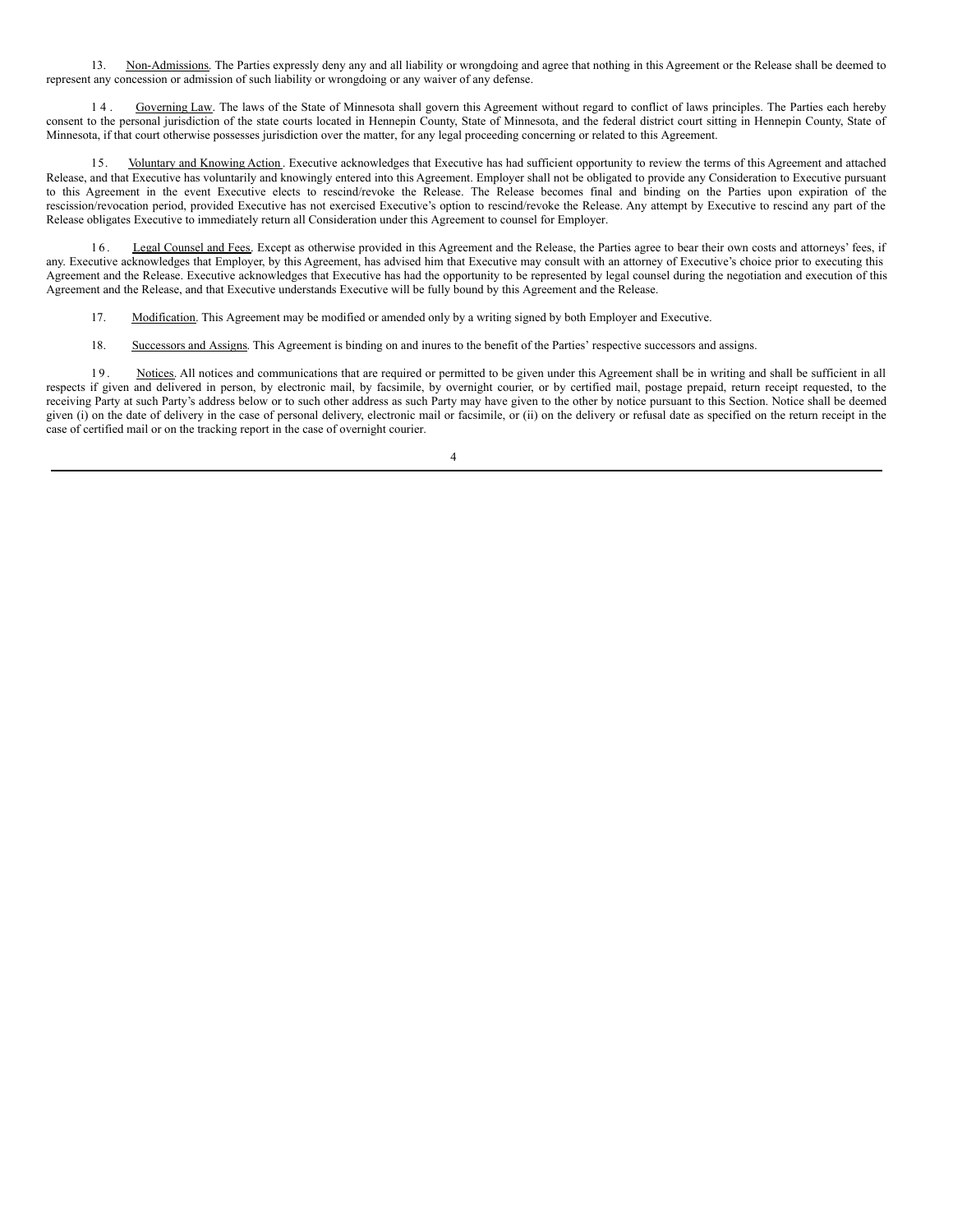| If to Employer:  | DIAMEDICA USA, INC.<br>Attention: Chief Executive Officer<br>Two Carlson Parkway, Suite 260<br>Minneapolis, MN 55447        |
|------------------|-----------------------------------------------------------------------------------------------------------------------------|
| With a copy to:  | Amy E. Culbert<br>Fox Rothschild LLP<br>Two22 Building - Suite 2000<br>222 South Ninth Street<br>Minneapolis, MN 55402-3338 |
| If to Executive: | Harry Alcorn, Jr. Pharm.D.<br>14283 Shady Beach Trail NE<br>Prior Lake, MN 55372                                            |

20. Waivers. No failure or delay by either Party in exercising any right or remedy under this Agreement will waive any provision of this Agreement.

21. Miscellaneous. This Agreement may be executed simultaneously in counterparts, each of which shall be an original, but all of which shall constitute but one and the same agreement.

2 2 . Entire Agreement. This Agreement, together with all exhibits hereto, the attached Release, and the Consulting Agreement are the entire Agreement between Employer and Executive relating to Executive's employment and separation. Executive understands that this Agreement and the Release cannot be changed unless it is done in writing and signed by both Employer and Executive.

*[Remainder of page intentionally left blank]*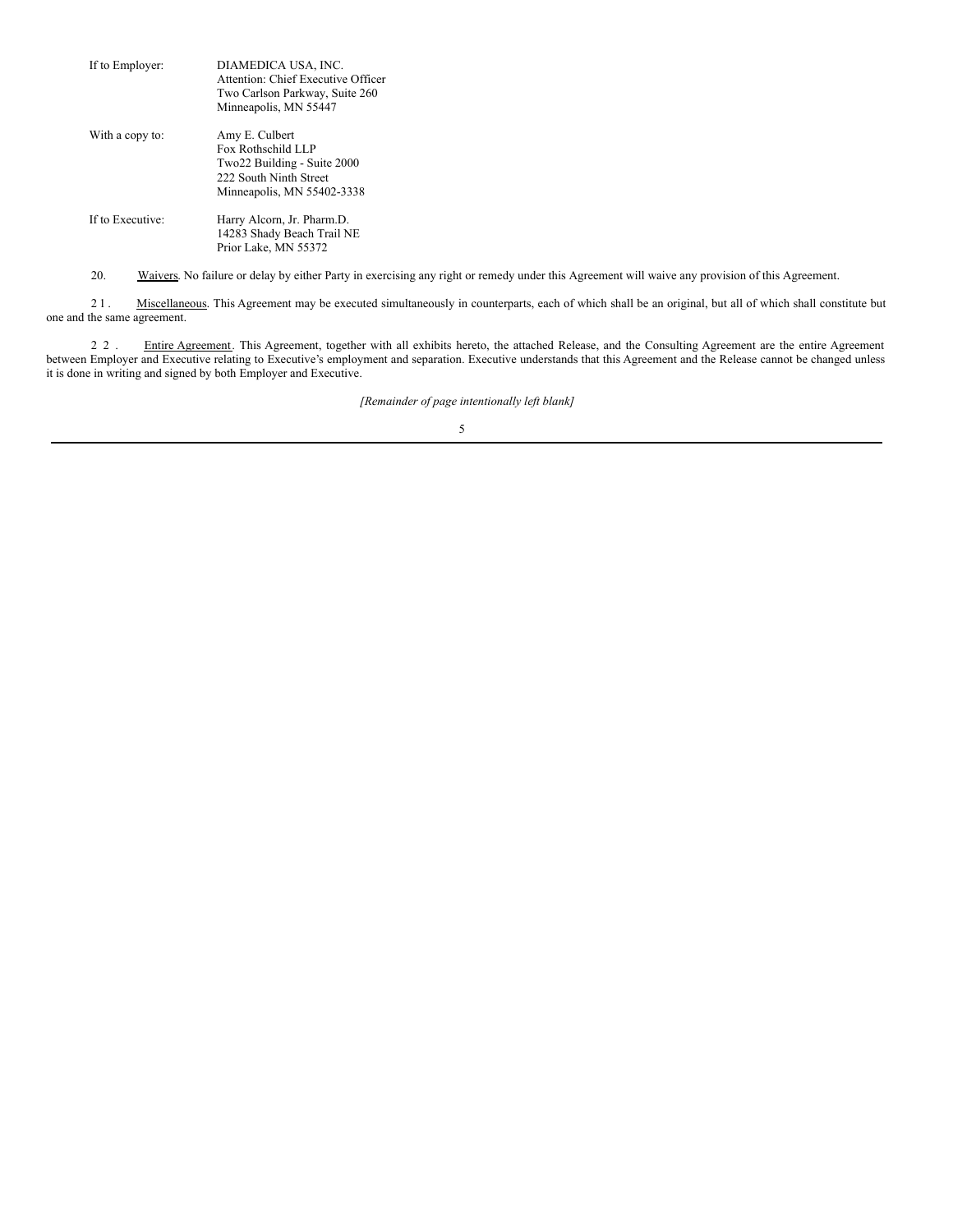#### **EXECUTIVE**

/s/ Harry Alcorn, Jr. Harry Alcorn, Jr. Pharm.D.

Dated: May 25, 2022

### **DIAMEDICA USA, INC.**

By: /s/ Rick Pauls

Its: CEO

Dated: May 25, 2022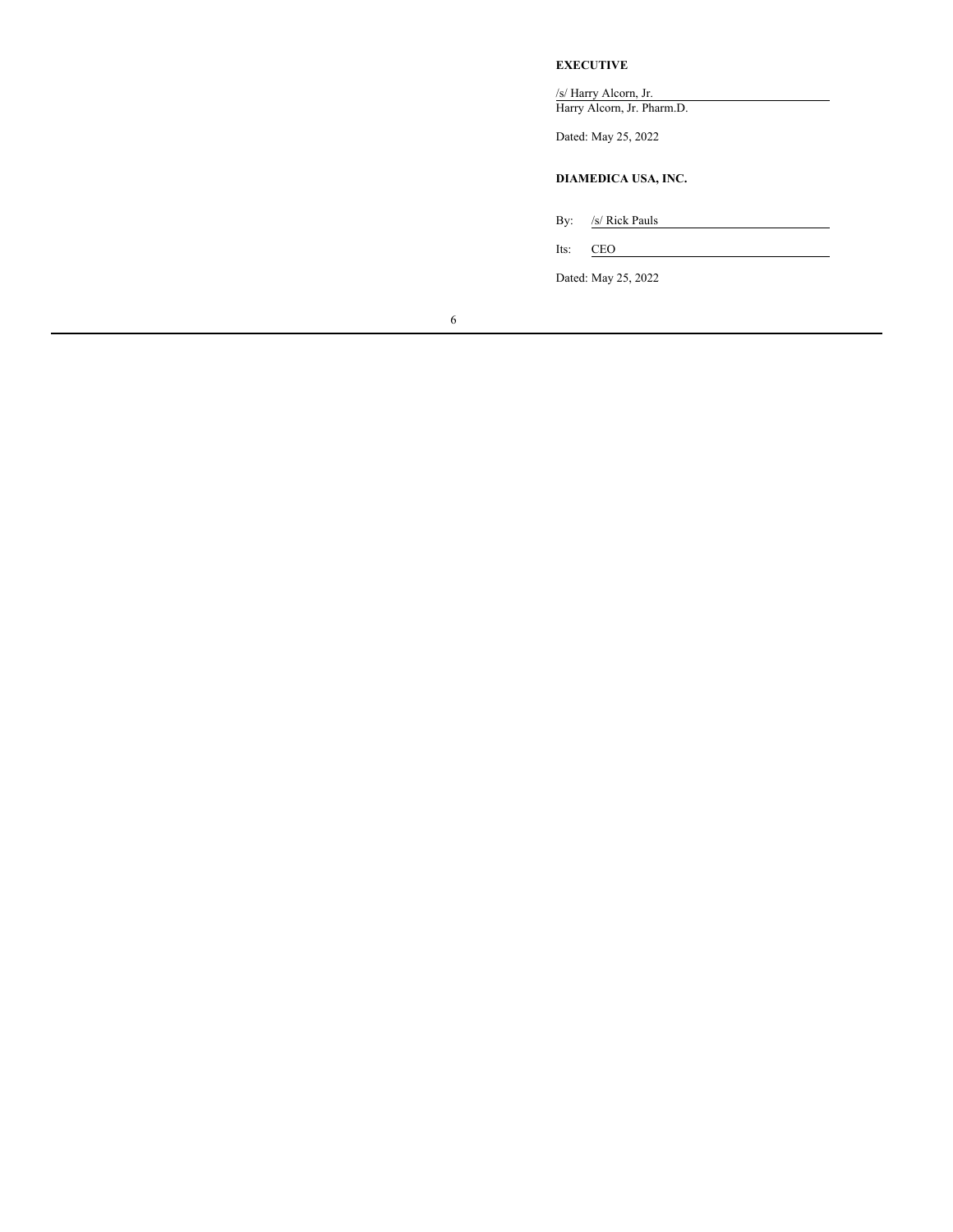#### <span id="page-9-0"></span>**RELEASE**

- I. Definitions. I, Harry Alcorn, Jr. Pharm.D. intend all words used in this release ('Release'') to have their plain meanings in ordinary English. Technical legal words are not needed to describe what I mean. Specific terms I use in this Release have the following meanings:
	- A. "L" "Me," and "My" individually and collectively mean Harry Alcorn, Jr. Pharm.D. and anyone who has or obtains or asserts any legal rights or claims through Me or on My behalf.
	- B. "Employer" as used in this Release, shall at all times mean DiaMedica USA, Inc. and any affiliates, related or predecessor corporations, parent corporations or subsidiaries, successors and assigns.
	- C. "Released Party" or "Released Parties" as used in this Release, shall at all times mean DiaMedica USA, Inc. and its affiliates, related or predecessor corporations, parent corporations, subsidiaries, successors and assigns, present or former officers, directors, shareholders, agents, employees, representatives and attorneys, whether in their individual or official capacities, and its affiliates, related or predecessor corporations, parent corporations or subsidiaries, successors and assigns, present or former officers, directors, shareholders, agents, employees, representatives and attorneys, whether in their individual or official capacities, benefit plans and plan administrators, and insurers, insurers' counsel, whether in their individual or official capacities, and the current and former trustees or administrators of any pension, 401(k), or other benefit plan applicable to the employees or former employees of Employer, in their official and individual capacities.
	- D. "My Claims" mean any and all of the actual or potential claims of any kind whatsoever I may have had, or currently may have against Employer or any Released Party, whether known or unknown, that are in any way related to My employment with or separation from employment with Employer, including, but not limited to any claims for: invasion of privacy; breach of written or oral, express or implied, contract; fraud; misrepresentation; violation of the Age Discrimination in Employment Act of 1967 ("ADEA"), 29 U.S.C. § 626, as amended; the Genetic Information Nondiscrimination Act of 2008 ("GINA"), 42 U.S.C. § 2000, et seq., the Older Workers Benefit Protection Act of 1990 ("OWBPA"), 29 U.S.C. § 626(f), Title VII of the Civil Rights Act of 1964 ("Title VII"), 42 U.S.C. § 2000e, et seq., the Americans with Disabilities Act ("ADA"), 42 U.S.C. § 12101, et seq., and as amended ("ADAAA"), the Executive Retirement Income Security Act of 1974 ("ERISA"), as amended, 29 U.S.C. § 1001, et seq., Equal Pay Act ("EPA"), 29 U.S.C. § 206(d), the Worker Adjustment and Retraining Notification Act ("WARN"), 29 U.S.C. § 2101, et seq., the Family and Medical Leave Act ("FMLA"), 29 U.S.C. § 2601, et seq.; National Labor Relations Act, 29 U.S.C. § 141, et seq., the False Claims Act, 31 U.S.C. § 3729, et seq., Anti-Kickback Statute, 42 U.S.C. § 1320a, et seq., the Minnesota Human Rights Act, Minn. Stat. § 363A.01, et seq., Minn. Stat. § 181, et seq., the Minnesota Whistleblower Act, Minn. Stat. § 181.931, et seq., or any and all other Minnesota, and other state human rights or fair employment practices statutes, administrative regulations, or local ordinances, and any other Minnesota or other federal, state, local or foreign statute, law, rule, regulation, ordinance or order, all as amended. This includes, but is not limited to, claims for violation of any civil rights laws based on protected class status; claims for assault, battery, defamation, intentional or negligent infliction of emotional distress, breach of the covenant of good faith and fair dealing; promissory estoppel; negligence; negligent hiring; retention or supervision; retaliation; constructive discharge; violation of whistleblower protection laws; unjust enrichment; violation of public policy; and, all other claims for unlawful employment practices, and all other common law or statutory claims.

 $\mathcal{L}=\mathcal{L}^{\mathcal{L}}$  , where  $\mathcal{L}^{\mathcal{L}}$  , we have the set of the set of the set of the set of the set of the set of the set of the set of the set of the set of the set of the set of the set of the set of the set of EXECUTIVE INITIALS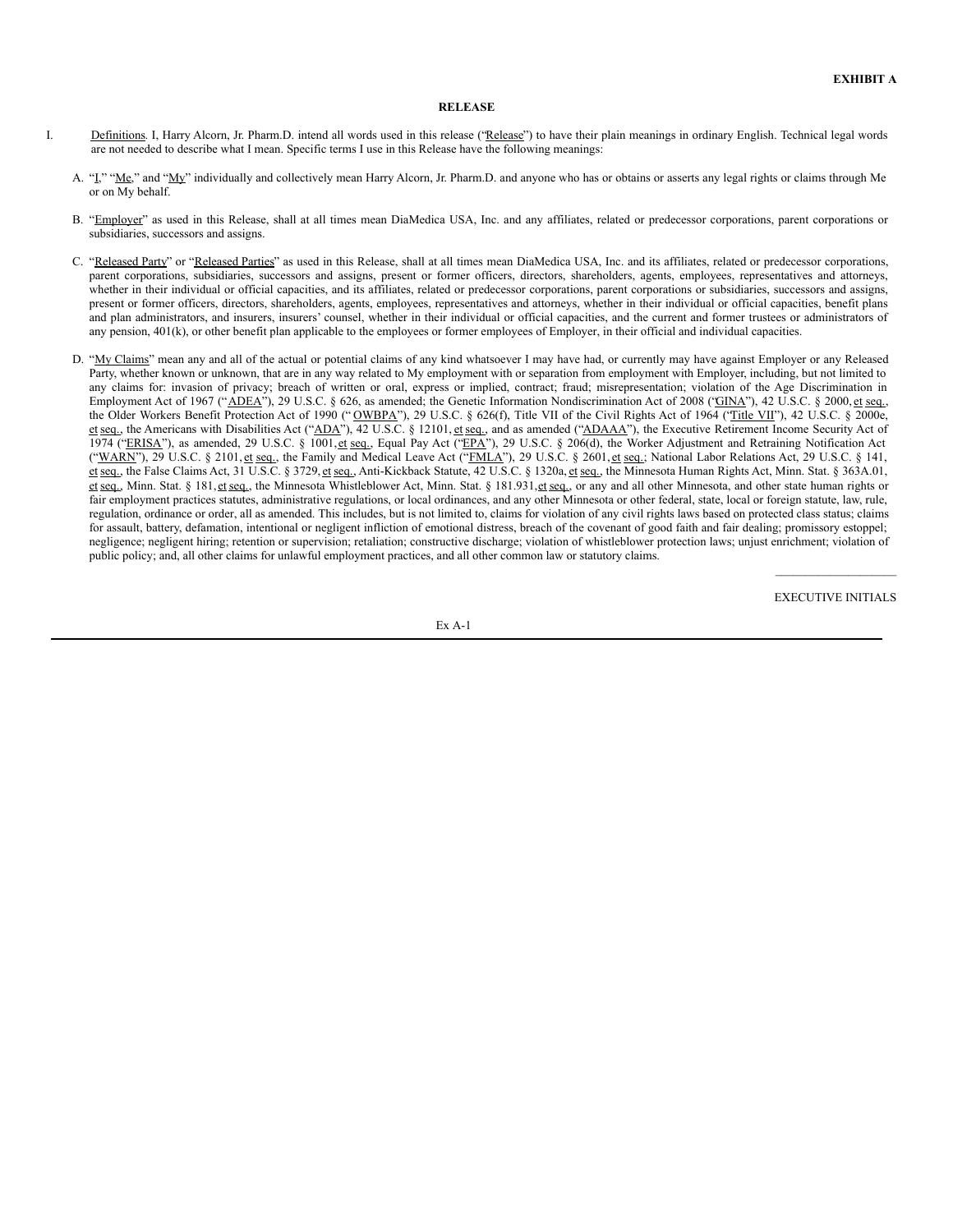- II. Agreement to Release My Claims. Except as stated in Section V of this Release, I agree to release all My Claims and waive any rights to My Claims. I also agree to withdraw any and all of My charges and lawsuits against Employer; *except that* I may, but am not required to, withdraw or dismiss, or attempt to withdraw or dismiss, any charges that I may have pending against Employer with the Employment Opportunity Commission ("EEOC") or other civil rights enforcement agency. In exchange for My agreement to release My Claims, I am receiving satisfactory Consideration from Employer to which I am not otherwise entitled by law, contract, or under any Employer policy. The Consideration I am receiving is a full and fair consideration for the release of all My Claims. Employer does not owe Me anything in addition to what I will be receiving according to the Separation Agreement which I have signed.
- III. Unknown Claims. In waiving and releasing any and all actual, potential, or threatened claims against Employer, whether or not now known to me, I understand that this means that if I later discover facts different from or in addition to those facts currently known by me, or believed by me to be true, the waivers and releases of this Release will remain effective in all respects – despite such different or additional facts and my later discovery of such facts, even if I would not have agreed to the Separation Agreement and this Release if I had prior knowledge of such facts.
- IV. Confirmation of No Claims, Etc. I am not aware of any other facts, evidence, allegations, claims, liabilities, or demands relating to alleged or potential violations of law that may give rise to any claim or liability on the part of any Released Party under the Securities Exchange Act of 1934, the Sarbanes-Oxley Act of 2002, the Dodd-Frank Wall Street Reform and Consumer Protection Act, the False Claims Act, the Anti-kickback Statute or any other federal, state, local or international law, statute or regulation providing for protection and/or recovery to whistleblowers. I understand that nothing in this Release interferes with My right to file a complaint, charge or report with any law enforcement agency, with the Securities and Exchange Commission ("SEC") or other regulatory body, or to participate in any manner in an SEC or other governmental investigation or proceeding under any such law, statute or regulation, or to require notification to or prior approval by Employer of any such a complaint, charge or report. I understand and agree, however, that I waive My right to recover any whistleblower award under the Securities Exchange Act of 1934, the Sarbanes-Oxley Act of 2002, the Dodd-Frank Wall Street Reform and Consumer Protection Act, or other individual relief in any administrative or legal action whether brought by the SEC or other governmental or law enforcement agency, Me, or any other party, unless and to the extent that such waiver is contrary to law. I agree that the Released Parties reserve any and all defenses which they might have against any such allegations or claims brought by Me or on My behalf. I understand that Employer is relying on My representations in this Release and related Separation Agreement.

 $\mathcal{L}=\mathcal{L}^{\mathcal{L}}$  , where  $\mathcal{L}^{\mathcal{L}}$  , we have the set of the set of the set of the set of the set of the set of the set of the set of the set of the set of the set of the set of the set of the set of the set of EXECUTIVE INITIALS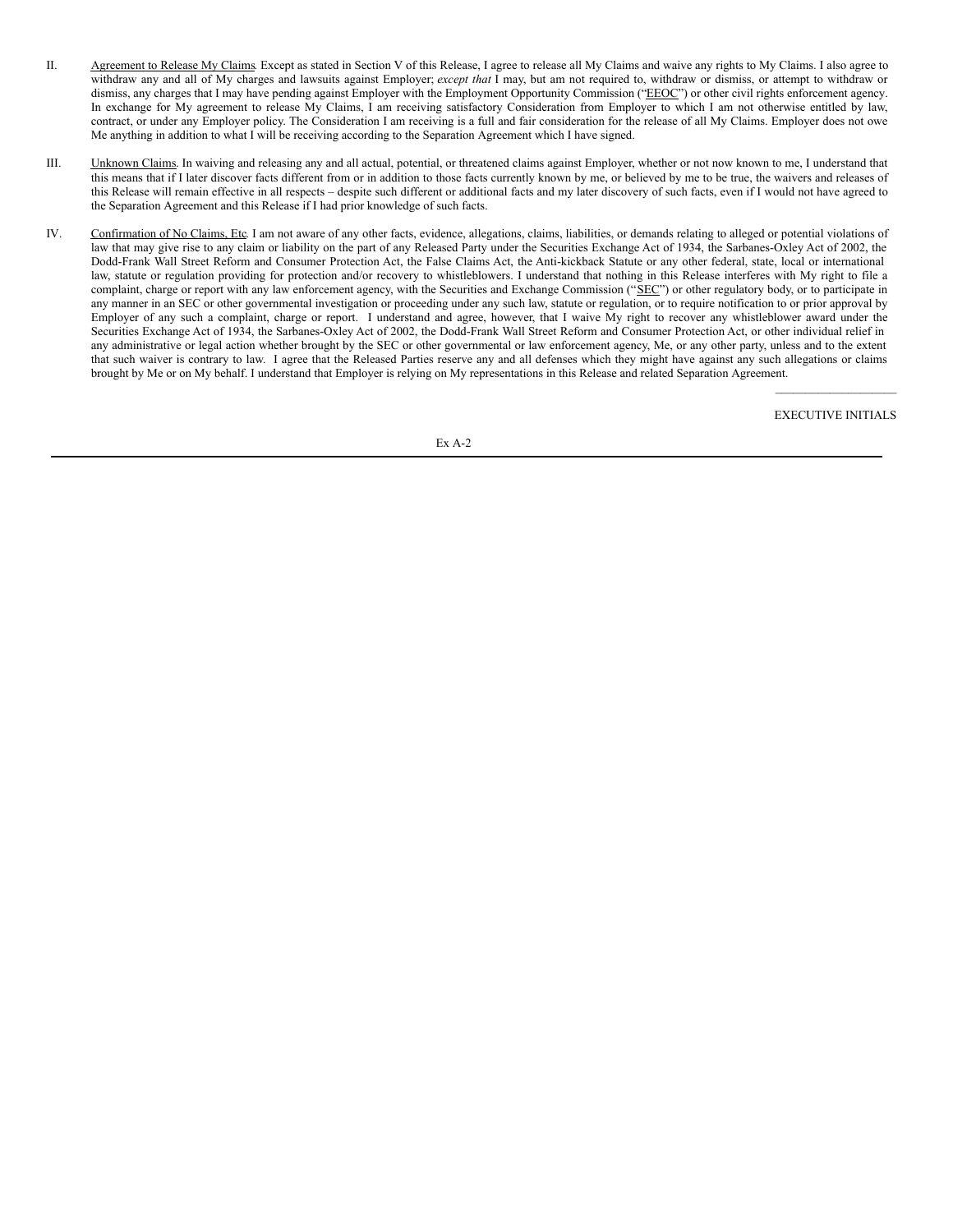#### V. Exclusions from Release.

- A. The term "Claims" does not include My rights, if any, to claim the following: unemployment insurance benefits; workers compensation benefits; claims for My vested post-termination benefits under any 401(k) or similar retirement benefit plan; My rights to group medical or group dental insurance coverage pursuant to section 4980B of the Internal Revenue Code of 1986, as amended ("COBRA"); My rights to enforce the terms of this Release or the related Separation Agreement; or My rights to assert claims that are based on events occurring after this Release becomes effective.
- B. Nothing in this Release interferes with My right to file or maintain a charge with the Equal Employment Opportunity Commission or other local civil rights enforcement agency or participate in any manner in an EEOC or other such agency investigation or proceeding. I, however, understand that I am waiving My right to recover individual relief including, but not limited to, back pay, front pay, reinstatement, attorneys' fees, and/or punitive damages, in any administrative or legal action whether brought by the EEOC or other civil rights enforcement agency, Me, or any other party.
- C. Nothing in this Release interferes with My right to challenge the knowing and voluntary nature of this Release under the ADEA and/or OWBPA.
- D. I agree that Employer reserves any and all defenses, which it has or might have against any claims brought by Me. This includes, but is not limited to, Employer's right to seek available costs and attorneys' fees as allowed by law, and to have any monetary award granted to Me, if any, reduced by the amount of money that I received in consideration for this Release.

 $\mathcal{L}=\mathcal{L}^{\mathcal{L}}$  , where  $\mathcal{L}^{\mathcal{L}}$  , we have the set of the set of the set of the set of the set of the set of the set of the set of the set of the set of the set of the set of the set of the set of the set of EXECUTIVE INITIALS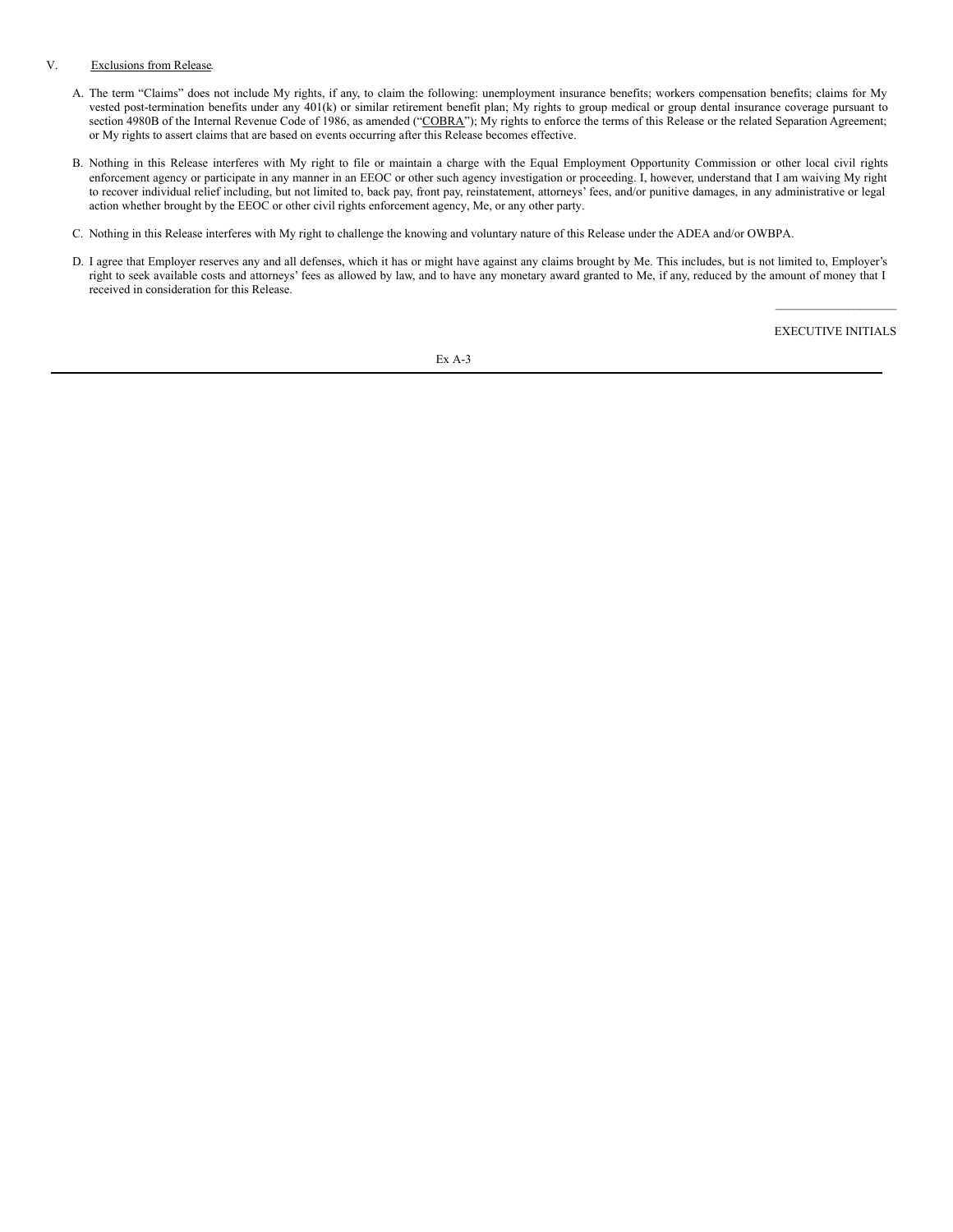- VI. Older Workers Benefit Protection Act. The Older Workers Benefit Protection Act applies to individuals age 40 and older and sets forth certain criteria for such individuals to waive their rights under the Age Discrimination in Employment Act in connection with an exit incentive program or other employment termination program. I understand and have been advised that, if applicable, the above release of My Claims is subject to the terms of the OWBPA. The OWBPA provides that a covered individual cannot waive a right or claim under the ADEA unless the waiver is knowing and voluntary. If I am a covered individual, I acknowledge that I have been advised of this law, and I agree that I am signing this Release voluntarily, and with full knowledge of its consequences. I understand that Employer is giving Me twenty-one (21) days from the date I received a copy of this Release to decide whether I want to sign it. I acknowledge that I have been advised to use this time to consult with an attorney about the effect of this Release. If I sign this Release before the end of the twenty-one (21) day period it will be My personal, voluntary decision to do so, and will be done with full knowledge of My legal rights. I agree that material and/or immaterial changes to the Separation Agreement or this Release will not restart the running of this consideration period. I also acknowledge that the Separation Agreement, this Release and any other attachments or exhibits have each been written in a way that I understand.
- VII. Right to Rescind and/or Revoke. I understand that insofar as this Release relates to my rights under the Age Discrimination in Employment Act, it shall not become effective or enforceable until seven (7) days after I sign it. I also have the right to rescind (or revoke) this Release insofar as it extends to potential claims under the ADEA by written notice to Employer within seven (7) calendar days following my signing this Release, and within fifteen (15) calendar days as to waiver of claims under the Minnesota Human Rights Act (the "Rescission Period"). Any such rescission (or revocation) must be in writing and hand-delivered to Employer or, if sent by mail, postmarked within the applicable time period, sent by certified mail, return receipt requested, and addressed as follows:
	- A. post-marked within the seven (7) day Rescission Period or, if applicable, fifteen (15) day Rescission Period;
	- B. properly addressed to DiaMedica USA, Inc., Attention: Chief Executive Officer, Two Carlson Parkway, Suite 260, Minneapolis, MN 55447; and
	- C. sent by certified mail, return receipt requested.

I understand that the Consideration I am receiving for settling and releasing my Claims is contingent upon my agreement to be bound by the terms of this Release. Accordingly, if I decide to revoke this Release as provided herein, I understand that I am not entitled to the Consideration offered in the Separation Agreement. I further understand that if I attempt to revoke my release of ADEA, MHRA or any other claims, I must immediately return to the Employer any Consideration that I may have received under my Separation Agreement.

> $\mathcal{L}=\mathcal{L}^{\mathcal{L}}$  , where  $\mathcal{L}^{\mathcal{L}}$  , we have the set of the set of the set of the set of the set of the set of the set of the set of the set of the set of the set of the set of the set of the set of the set of EXECUTIVE INITIALS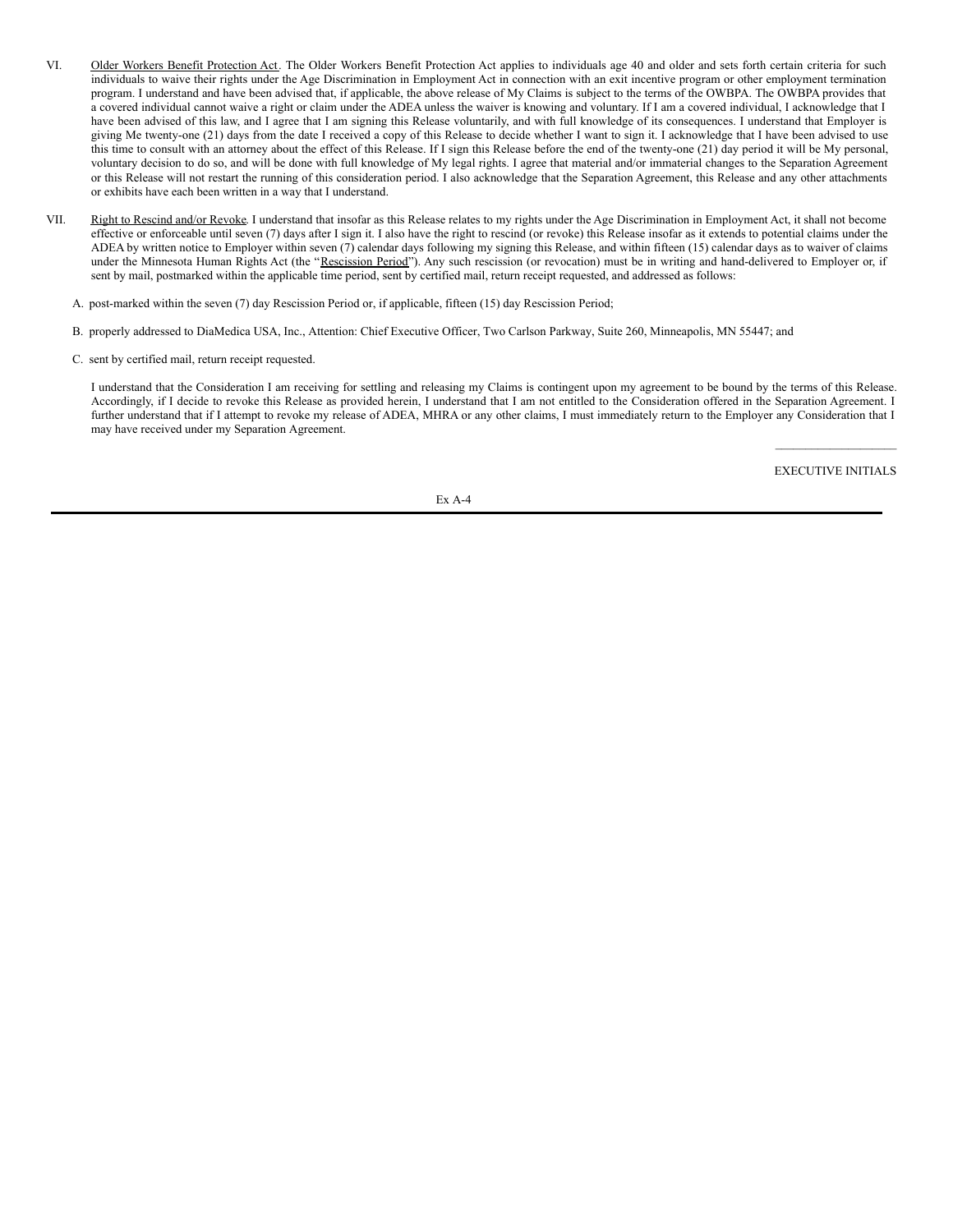VIII. **I** Understand the Terms of this Release. I have had the opportunity to read this Release carefully and understand all its terms. I have had the opportunity to review this Release with My own attorney. In agreeing to sign this Release, I have not relied on any oral statements or explanations made by Employer, including its employees or attorneys. I understand and agree that this Release and the attached Agreement contain all the agreements between Employer and Me. We have no other written or oral agreements.

> Harry Alcorn, Jr. Pharm.D. Dated: \_\_\_\_\_\_\_\_\_\_\_\_, 20\_

> > $\mathcal{L}_\text{max}$ EXECUTIVE INITIALS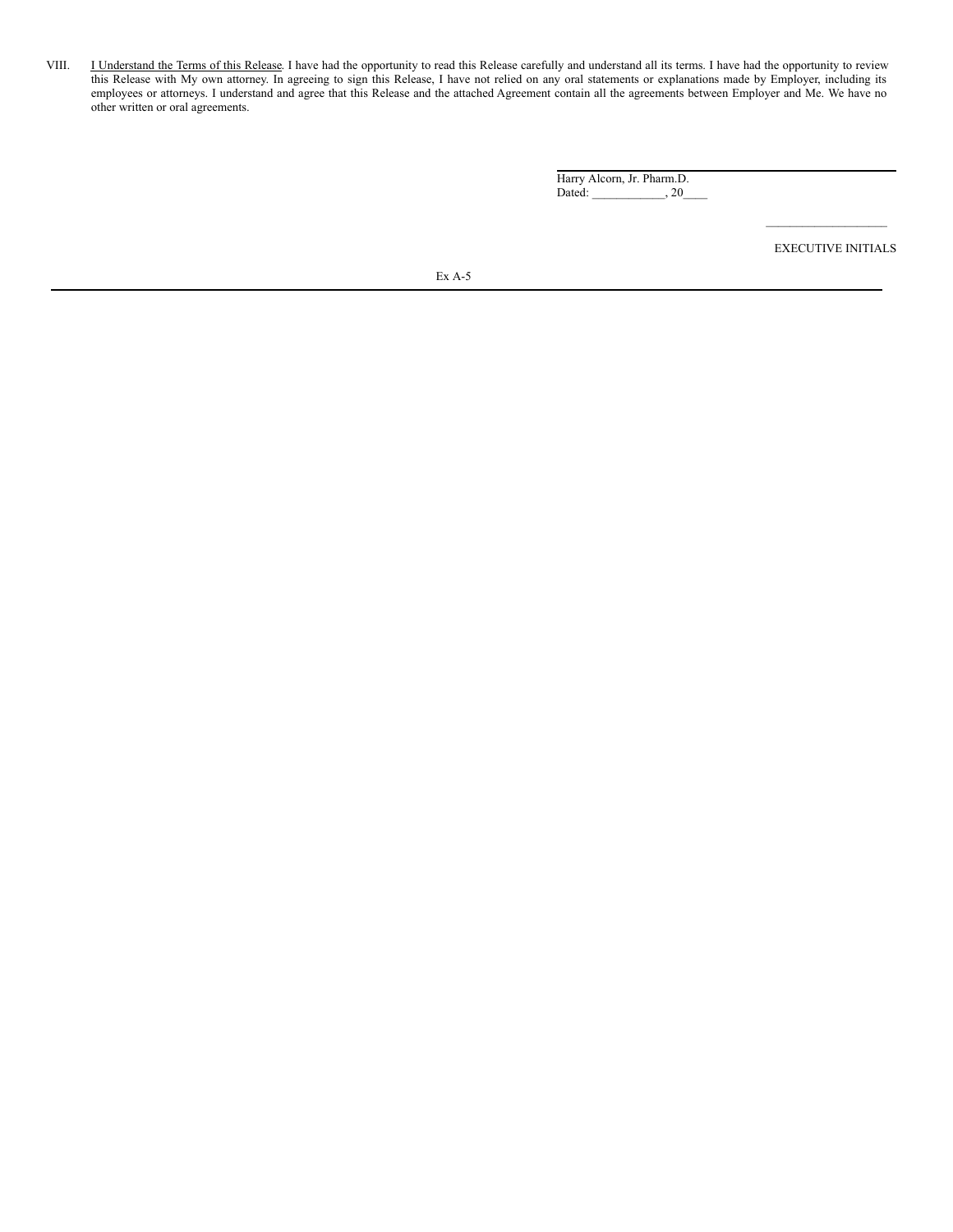### **EXHIBIT B**

### **EMPLOYMENT AGREEMENT**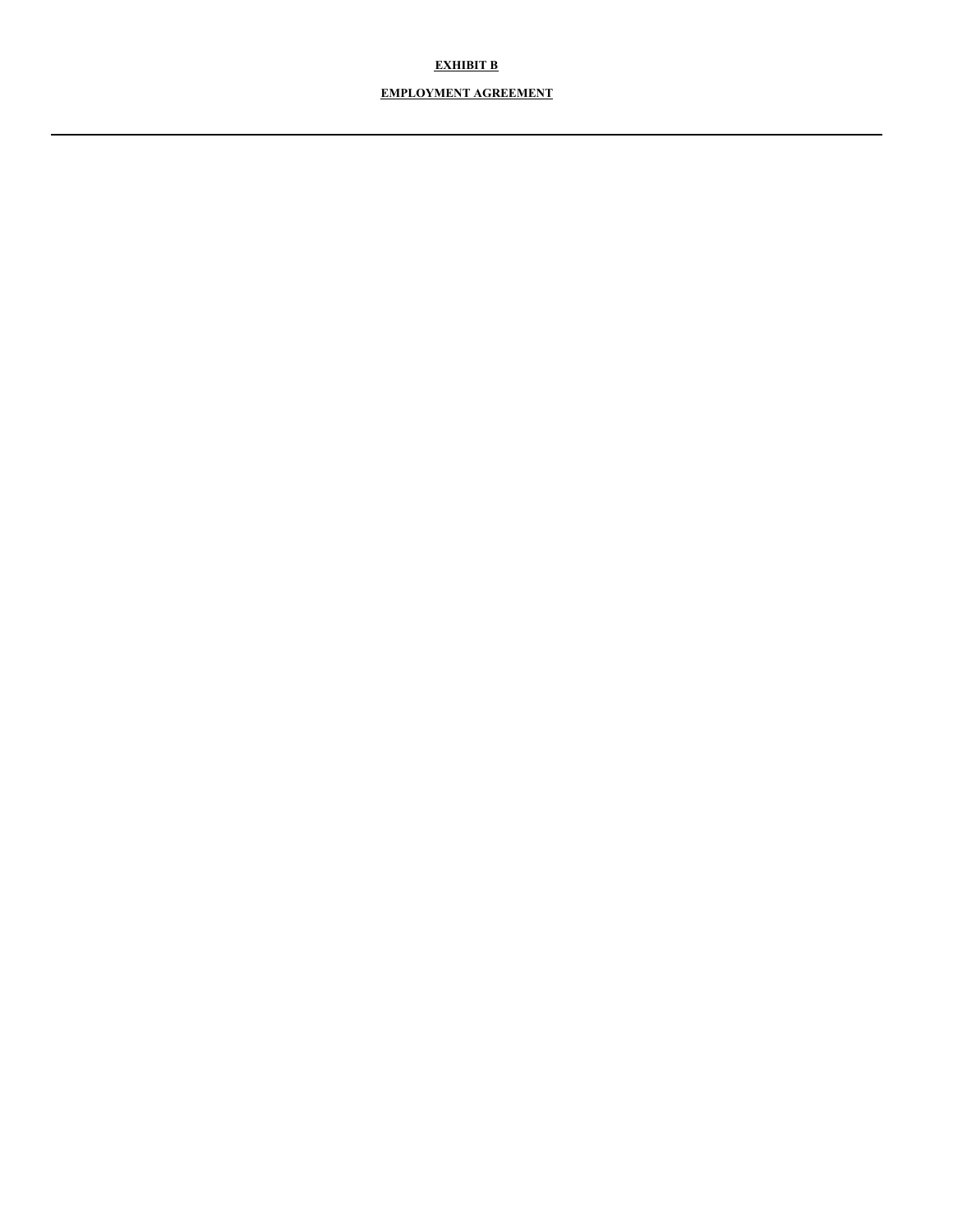### **EXHIBIT C**

### **CONSULTING AGREEMENT**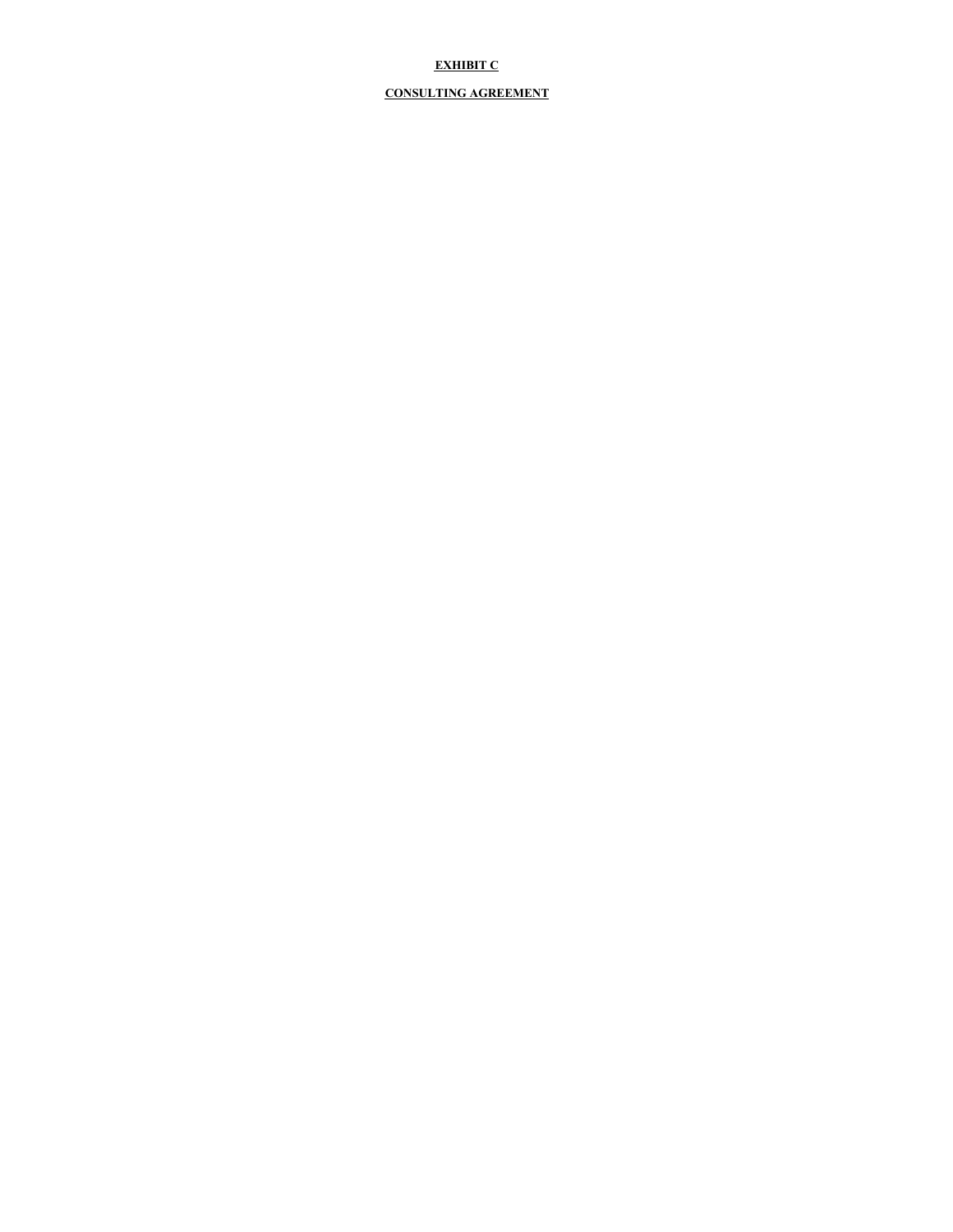#### **CONSULTING SERVICES AGREEMENT**

**THIS CONSULTING SERVICES AGREEMENT**(the "Agreement") is made as of the 23rd day of May 2022 (the "Effective Date") between:

**DIAMEDICA USA INC.**, a corporation located at 2 Carlson Pkwy, Suite 260, Minneapolis, MN 55447 ("DiaMedica"); and

Harry Alcorn, Jr., Pharm.D., an individual with an address at 14283 Shady Beach Trail, Prior Lake, MN, 55372 ("Consultant").

DiaMedica and Consultant are referred to herein individually as a "Party" and collectively as the "Parties".

**NOW, THEREFORE,** in consideration of the mutual covenants of the Parties set forth herein, the receipt and sufficiency of which are acknowledged by the Parties, the Parties hereto, intending to be legally bound, hereby agree as follows:

- 1. **SERVICES:** DiaMedica hereby engages Consultant as an independent contractor, and not as an employee, to provide the services (hereinafter the "Services") specified in Exhibit A attached to this Agreement (the "Exhibit"), and Consultant undertakes to provide the Services to the satisfaction of DiaMedica. Consultant shall determine the means and manner of performance in providing the Services to DiaMedica and shall not be subject to the direction and control of DiaMedica, except as specifically required for compliance with applicable laws and regulations.
- **2. COMPENSATION AND EXPENSES :** As full compensation to Consultant for providing the Services, DiaMedica shall compensate Consultant as specified in the Exhibit; provided, however, that no consulting fees shall be due and payable under this Agreement so long as Consultant is receiving salary continuation severance payments under the Separation Agreement dated as of May 23, 2022 between Consultant and DiaMedica. Except to the extent expressly specified in the Exhibit, DiaMedica shall not be liable to Consultant for expenses, disbursements and costs incurred by Consultant in the course of providing the Services to DiaMedica, including without limitation cost of travel, meals, lodging and similar expenses. All claims for reimbursement must be accompanied by receipts and a signed expense report from Consultant. DiaMedica shall only supply Consultant with such equipment, facilities and services as may be expressly specified in the Exhibit.
- **3. RELATIONSHIP OF THE PARTIES :** This Agreement creates contractual rights only and the Consultant for all purposes shall be considered as an independent contractor with respect to DiaMedica. Consultant acknowledges that no employment relationship exists between Consultant and DiaMedica or its affiliates, and Consultant shall not be entitled to any salary, insurance coverage, workers compensation coverage, or other benefits from DiaMedica. Neither Party shall be considered a partner, agent or legal representative of the other Party for any purpose, and Consultant shall have no power or authority, and at no time shall represent or convey the impression that Consultant has any power or authority, to legally bind or commit DiaMedica for any purpose.
- **4. CONDUCT:** Consultant undertakes and agrees to use its best efforts to (i) comply with all applicable laws, rules, ordinances and regulations of all applicable federal, state and local authorities in providing the Services, (ii) obtain and maintain, at Consultant's cost, all necessary permits and licenses required to provide the Services, and (iii) provide the services in an ethical, honest and moral fashion. In the event of any breach by Consultant of this Section 4, or any false or misleading statements being made by Consultant, DiaMedica may immediately terminate this Agreement without liability by oral or written notice to Consultant.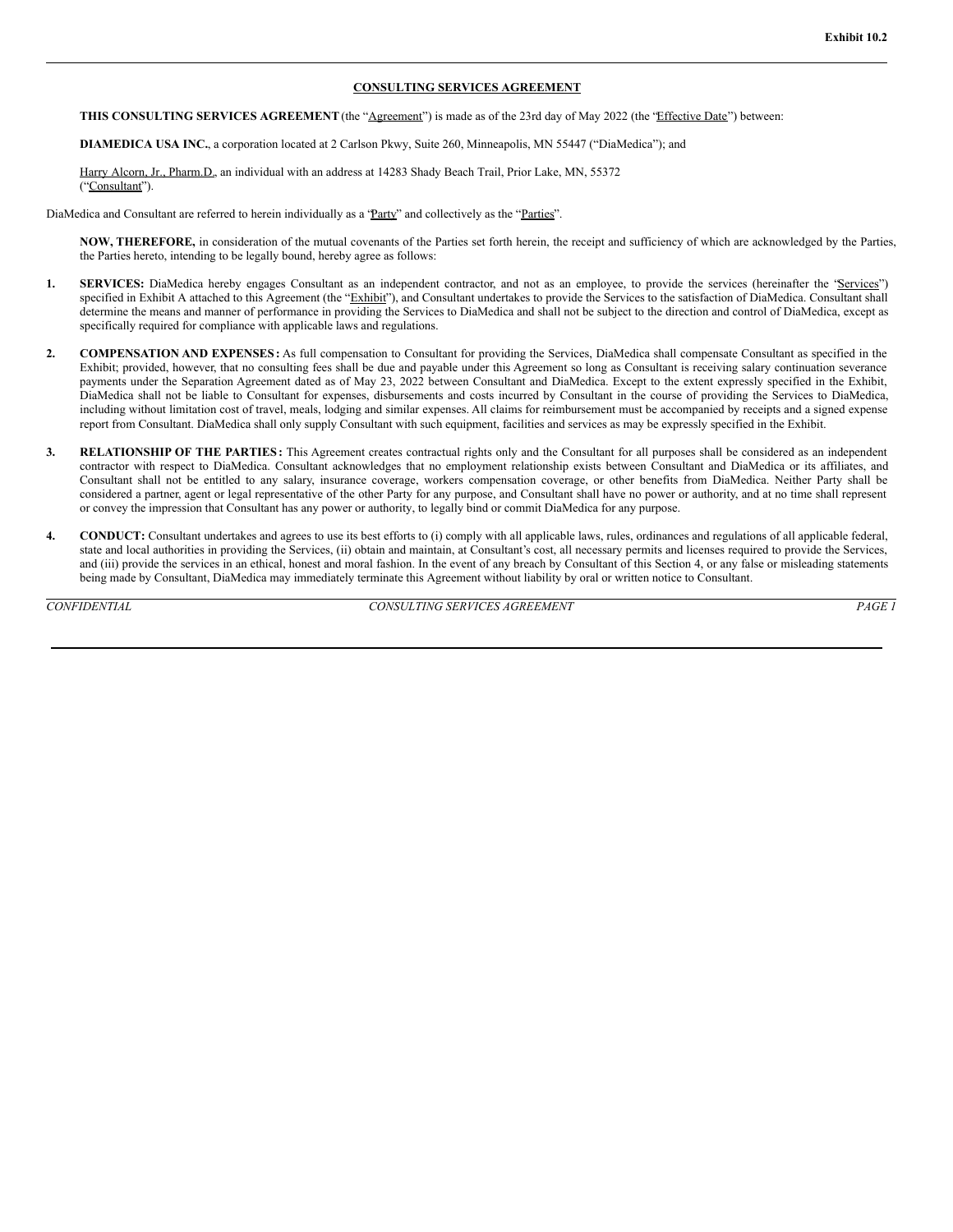- **5 TAXES:** Consultant shall be responsible for all federal, state and local taxes for all compensation paid hereunder, including without limitation all social security and self-employment taxes, and DiaMedica (unless required by applicable tax authorities) will not withhold taxes or be liable for taxes related to such compensation. Consultant undertakes and agrees to properly file all tax returns and pay all tax due with respect to compensation paid to Consultant by DiaMedica.
- **6. INSURANCE AND INDEMNIFICATION:** Consultant shall maintain policies of insurance (including without limitation liability, auto, workers compensation and professional negligence coverages) reasonably and prudently required for the conduct of the Consultant's business. Consultant shall indemnify and defend DiaMedica and its affiliates and their directors, officers and employees from any and all claims, demands, damages and costs (including without limitation costs of legal defense) arising out of or related to any breach by Consultant of the terms of this Agreement and negligent or malicious acts or omissions of Consultant and/or its employees, agents and affiliates. DiaMedica agrees to defend, indemnify, and hold harmless Consultant and its respective employees and agents, if any, against and from any claims arising out of or in reference to the consultations referred to herein, and agrees to bear all costs and expenses, including reasonable attorneys' fees, incurred in connection with the defense of any such claim. However, DiaMedica will not be liable for any claim arising out of the negligent acts of Consultant or its respective employees, agents, and subcontractors, if any, or acts which are not in accordance with ethical practices herein described. DiaMedica shall be promptly notified of any claim being made against it, and Consultant shall cooperate with DiaMedica in the defense of such claim.

#### **7. CONFIDENTIALITY:**

- 7.1 DiaMedica Confidential Information. Consultant covenants and agrees to treat confidentially and not disclose, and not use or exploit for any purpose other than as specified in this Agreement, any information (whether written or oral) which is confidential or proprietary information of DiaMedica ("Confidential Information"), which shall be deemed to include without limitation technical information, data, trade secrets, know-how, customer lists, catalogs and price lists, computer records, policies, trade secrets, business strategy, financial data, research, development, processes and techniques, and all other confidential and proprietary information of whatever description that may be divulged to Consultant. Consultant recognizes and acknowledges (i) that the Confidential Information is confidential and the sole property of DiaMedica, (ii) that damage and irreparable harm that could result to DiaMedica if such information were used or disclosed except as authorized expressly in writing by DiaMedica, and therefore Consultant consents to injunctive relief and other equitable remedies to prevent such unauthorized use or disclosure. Neither Party shall publish the other's name and/or use its reputation in any way, explicitly or impliedly, to endorse any product or service or for any other publicity purposes. Consultant shall ensure that each of its employees and agents, if any, providing Services or having access to Confidential Information has executed and delivered a contract with provisions no less restrictive than Sections 7 and 9 hereof.
- 7.2 Other Confidential Information. Consultant shall not disclose or otherwise make available to DiaMedica in any manner any confidential information of Consultant or received by Consultant from third parties, unless DiaMedica first agrees in writing to receive such information.

#### **8. CONFLICTING ENGAGEMENTS:**

8.1 Given the confidential and proprietary nature of Confidential Information that may be disclosed by DiaMedica to Consultant, during the term of this Agreement and for a period of two (2) years thereafter, Consultant shall not provide services similar to the Services to any person or entity who or which is a competitor or potential competitor to DiaMedica as a result of the development of recombinant proteins similar to DM199 (Tissue Kallikrein, KLK-1) in the same or similar indications without the prior written consent of DiaMedica.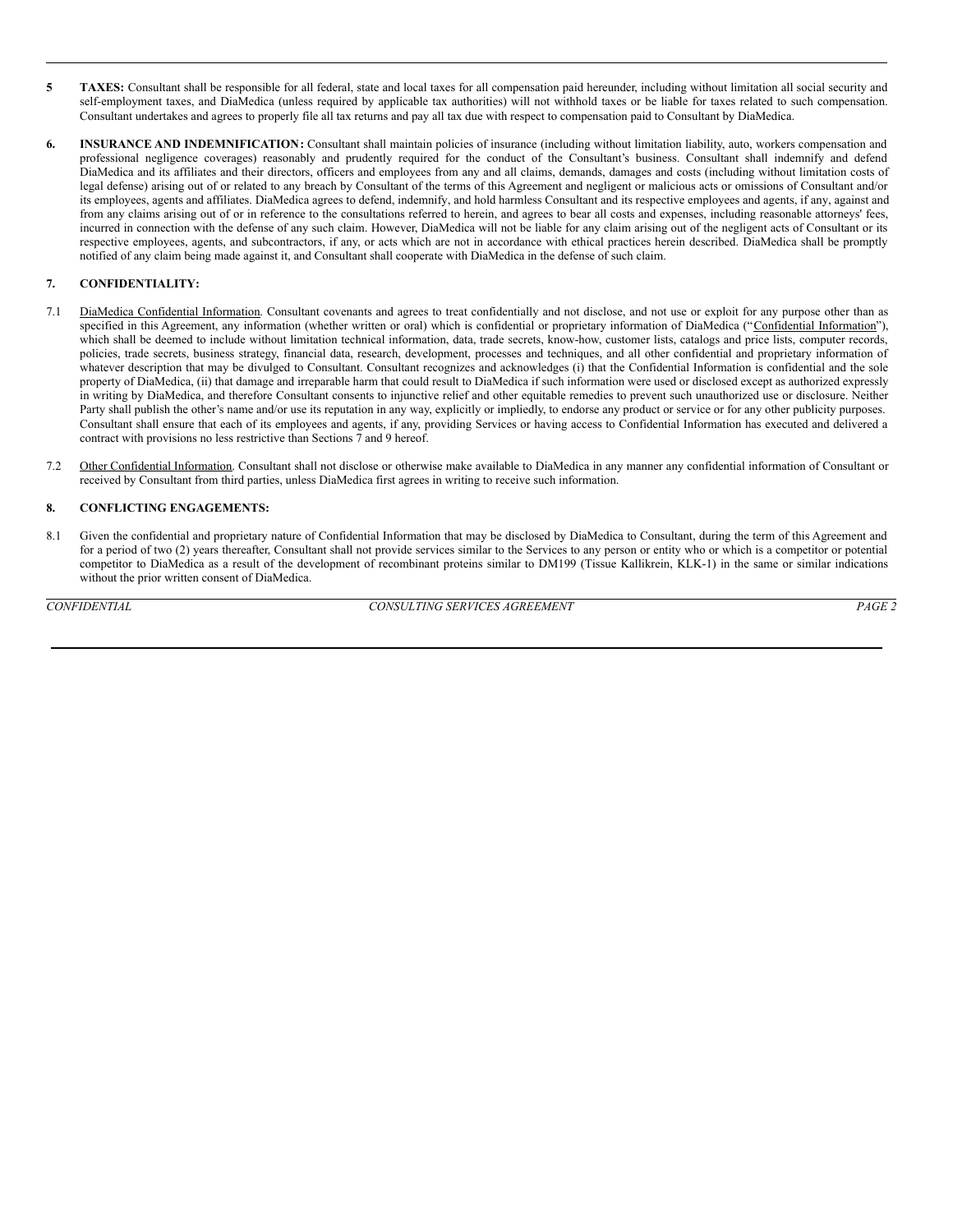#### <span id="page-18-0"></span>**9. PROPRIETARY RIGHTS:**

- 9.1 Owned by DiaMedica. For purposes of this Agreement, "Proprietary Rights" means all inventions, products, processes, methods, techniques, formulas, compositions, compounds, projects, developments, plans, research data, market data, clinical data, financial data, personnel data and computer programs; all client, customer, account and supplier lists and files; all files, letters, memoranda, reports, data, sketches, drawings, laboratory notebooks, program listings and other written, photographic and tangible materials; all inventions, improvements, discoveries, methods developments, enhancements, software and works of authorship; and all patent, copyright, mask works, trademark, trade name and other intellectual or proprietary property rights related to any of the foregoing. All Proprietary Rights created or developed by Consultant in the course of providing the Services or arising out of DiaMedica's Confidential Information shall be owned exclusively by DiaMedica. Without limiting the generality of the foregoing, all such Proprietary Rights created, made, conceived or reduced to practice by or under the direction or control of Consultant while this Agreement is in effect, acting alone or jointly with others, shall be considered "work for hire" and shall be owned exclusively by DiaMedica. Consultant hereby grants, bargains, sells, releases, waives, transfers and assigns to DiaMedica and its successors and assigns all right, title and interest, if any, that Consultant may now or hereafter have, own, claim, allege or assert in or with respect to such Proprietary Rights or any portion thereof. Consultant is not granted any license or other interest in the Proprietary Rights or any portion thereof. The parties shall cooperate with each other, including without limitation by executing and delivering such documents and taking such actions as shall be necessary or appropriate, to give effect to their intentions expressed in this Section 9.
- 9.2 Licensed to DiaMedica. Consultant shall specifically describe and identify in the Exhibit any and all technology, including without limitation information, materials and related intellectual property rights, if any, which (i) Consultant intends to use in performing under this Agreement, (ii) is either owned solely by Consultant or controlled by Consultant such that Consultant possesses the right to grant a license or sublicense thereunder, and (iii) is in existence prior to the effective date of this Agreement ("Background Technology"). Consultant hereby grants to DiaMedica a non-exclusive, royalty-free and worldwide right to use and sublicense the use of any Background Technology for the purpose of developing and marketing DiaMedica products, but not for the purpose of marketing any Background Technology separate from DiaMedica products. Consultant hereby waives any claims to ownership of any intellectual property related to the Services and/or DiaMedica products except for such Background Technology, if any, specified in the Exhibit.
- 9.3 Cooperation to Secure IP Rights. Consultant further agrees to execute all papers, including without limitation all patent applications, invention assignments and copyright assignments, and otherwise assist DiaMedica as reasonably required to perfect DiaMedica's right, title and interest in Proprietary Rights as expressly granted to DiaMedica under this Agreement. Such assistance shall include but not be limited to providing affidavits or testimony in connection with patent interference, validity or infringement proceedings and participating in other legal proceedings. Reasonable costs related to such assistance, if required, shall be paid by DiaMedica. Consultant's obligation to assist DiaMedica as described above in this paragraph shall continue beyond the termination of this Agreement. If DiaMedica is unable, after reasonable effort, to secure Consultant's signature on any document as provided in this Section 9, Consultant hereby designates and appoints DiaMedica and its duly authorized officers and agents as its agent and attorney in fact to execute, verify and file applications, and to do all other lawfully permitted acts necessary to achieve the intent of this Section 9 with the same legal force and effect as if executed by Consultant.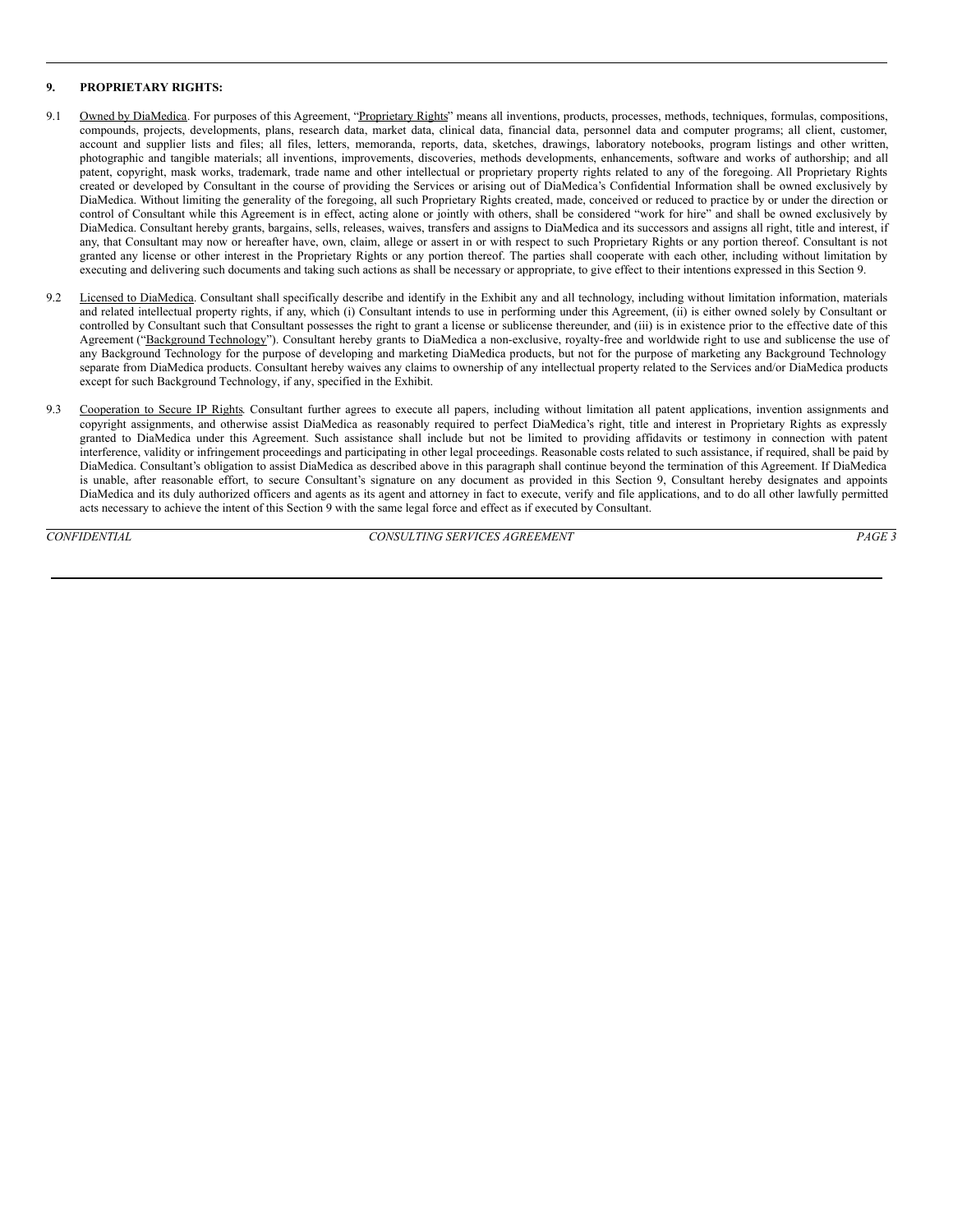- **10. TERMINATION:** This Agreement shall terminate upon (i) the completion of the Term of Agreement, as indicated in Exhibit A, (ii) notice by either Party to the other Party, with or without cause, and without liability to DiaMedica other than payment for services rendered prior to the effective date of the cancellation, upon two weeks written notice, or (iii) notice from DiaMedica in accordance with Section 4 hereof. Upon any termination of this Agreement, Consultant shall promptly return to DiaMedica, or, at DiaMedica's discretion, certify the destruction of, all information, materials and documents (including without limitation electronically stored information) in Consultant's possession or control which were prepared by or for DiaMedica or which relate to DiaMedica or its business, including without limitation all Confidential Information and Proprietary Rights. Consultant may retain one copy of the Confidential Information and materials for use solely in connection with determining its obligations under this Agreement with respect to DiaMedica's confidential information. The obligations of Consultant pursuant to Sections 6, 7, 8, 9, 10 and 11 hereof shall survive the expiration or termination of this Agreement without limitation.
- **11. NOTICES:** All notices under this Agreement shall be in writing and given in person, first class registered mail or by Federal Express or other reputable delivery service, delivery costs prepaid, addressed to the parties at the addresses specified on the last page hereof, or to such other address of which either Party may notify the other pursuant to this provision. Notices will be deemed given when sent.
- **12. GENERAL PROVISIONS:** This Agreement shall be governed by the laws of the State of Minnesota, USA without regard to the choice-of-law principles thereof. Any disputes under this Agreement shall be brought exclusively in the state courts and the Federal courts located in Hennepin County, Minnesota, and the Parties hereby irrevocably and unconditionally consent to the personal jurisdiction and venue of these courts. This Agreement is the entire agreement of the Parties related to the subject matter hereof and supersedes all past and contemporaneous agreements, promises, and understandings, whether oral or written, between the Parties. No amendment or waiver of any provision of this Agreement will be effective unless in a writing signed by the Parties. Wherever in this Agreement consent or approval is contemplated to be provided by a Party, such consent or approval may be withheld by such Party in its sole discretion. Neither Party shall assign the rights or delegate the duties of the other Party hereunder without the written consent of that Party. The illegality or unenforceability of any provision of this Agreement shall not affect the validity or enforceability of any legal and enforceable provisions hereof. Any headings used herein are for convenience of reference only and are not a part of this Agreement, nor shall they affect the interpretation hereof. This Agreement may be executed in multiple counterparts, each of which is an original, true and correct version hereof. A facsimile or PDF copy of this Agreement bearing the signature (original, PDF or facsimile version) of both Parties shall be binding on the Parties.

*[Remainder of this page left blank intentionally]*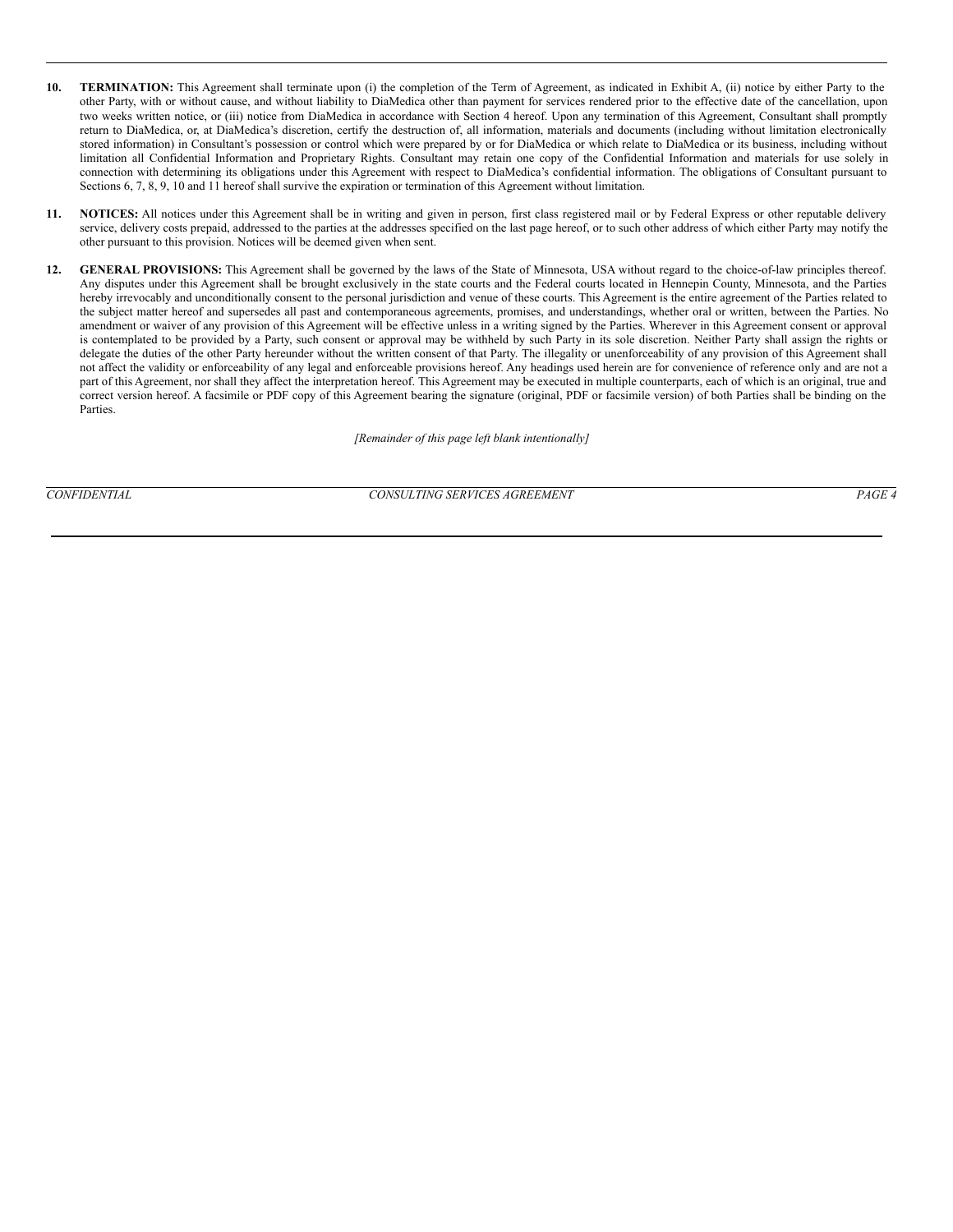**IN WITNESS WHEREOF,** DiaMedica and Consultant have executed this Agreement as of the dates respectively indicated below:

## **DIAMEDICA USA, INC. CONSULTANT:**

| By:           | /s/ Rick Pauls    |        | /s/ Harry Alcorn, Jr.      |
|---------------|-------------------|--------|----------------------------|
| Name:         | <b>Rick Pauls</b> | Name:  | Harry Alcorn, Jr. Pharm.D. |
| Title:<br>CEO |                   | Title: | -                          |
| Date:         | May 25, 2022      | Date:  | May 25, 2022               |